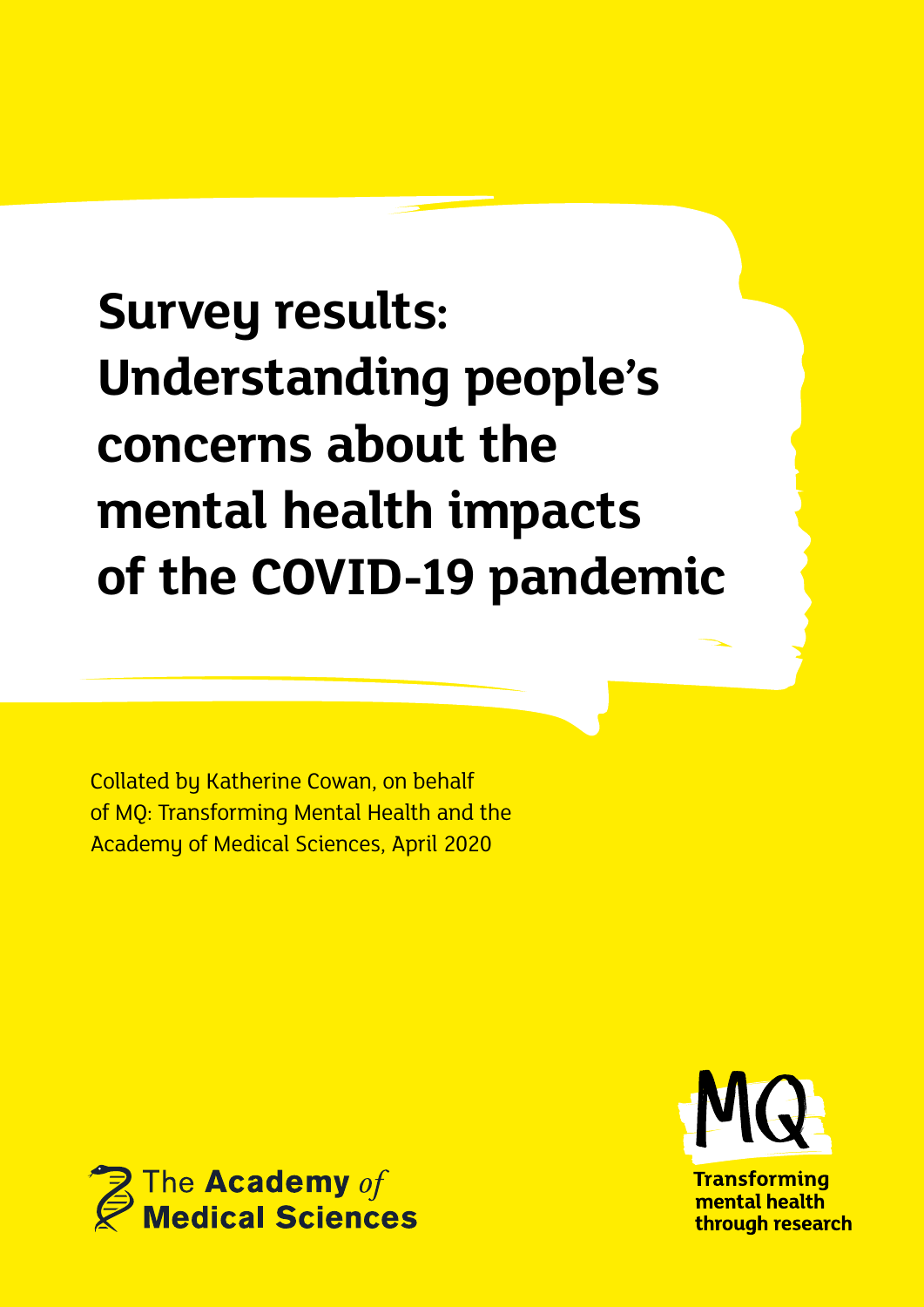## **Contents**

| Foreword by Kate King and Dr Thomas Kabir                                    | 3  |
|------------------------------------------------------------------------------|----|
| Executive summary                                                            | 4  |
| Introduction                                                                 | 8  |
| Method                                                                       | 8  |
| Results                                                                      | 10 |
| Priority concerns about the impact of the COVID-19 pandemic on mental health | 17 |
| Anxiety                                                                      | 17 |
| Isolation                                                                    | 20 |
| Becoming mentally unwell                                                     | 23 |
| Access to mental health support and services                                 | 25 |
| Family and relationships                                                     | 27 |
| What is helping people's mental health and wellbeing during the pandemic?    | 30 |
| Staying connected                                                            | 30 |
| Keeping busy                                                                 | 31 |
| Physical activity                                                            | 32 |
| Staying calm                                                                 | 32 |
| Information intake                                                           | 33 |
| Maintaining routine                                                          | 34 |
| Limitations                                                                  | 34 |
| Next steps                                                                   | 35 |
| Acknowledgements                                                             | 35 |
| Endnotes                                                                     | 35 |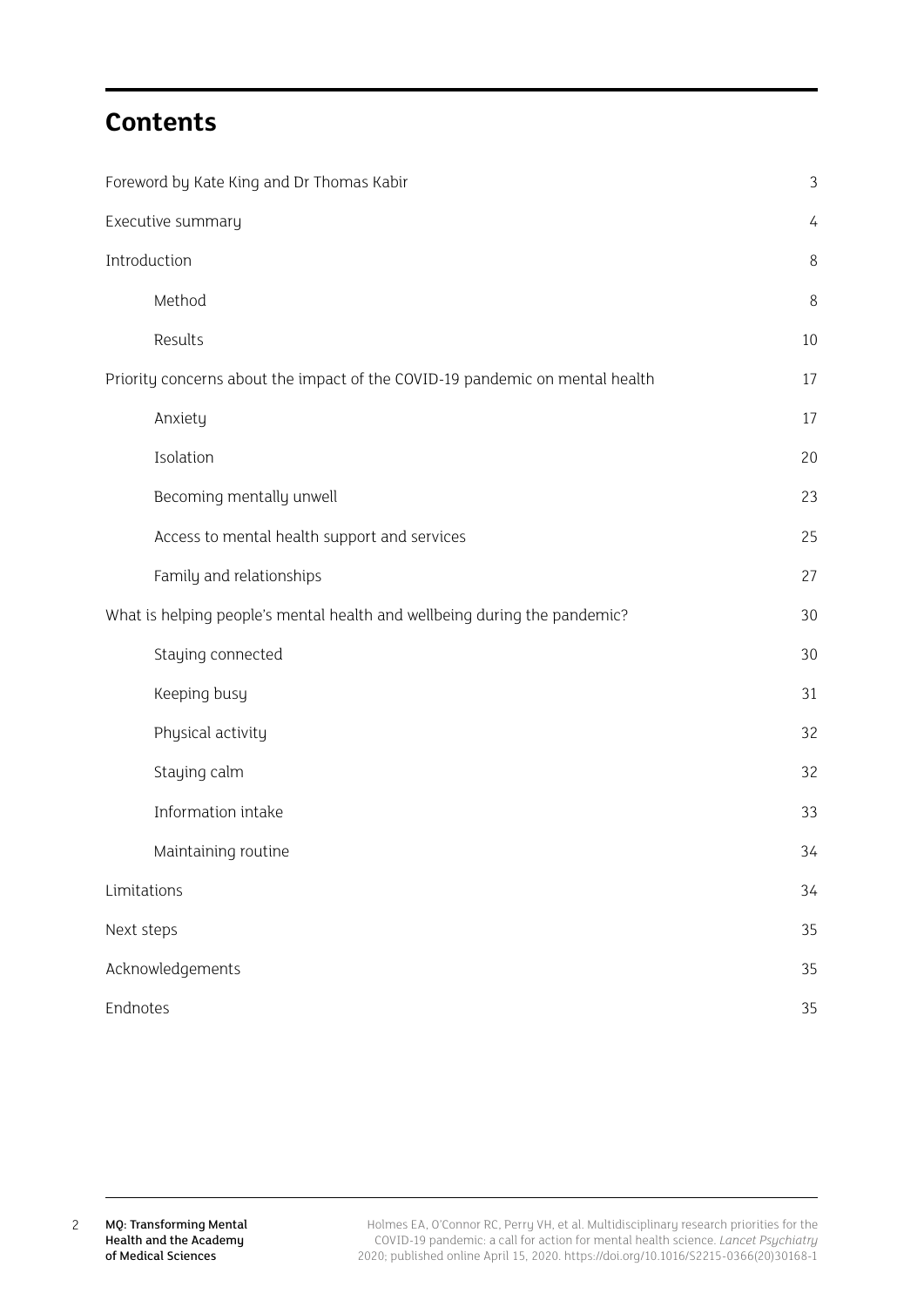<span id="page-2-0"></span>

By Lancet Psychiatry paper authors **Kate King** MBE, Adviser on lived experience, The Mental Health Act Review 2018 and **Dr Thomas Kabir**, Head of Public Involvement, The McPin Foundation

Two surveys were carried out in the UK to help inform the framing of priorities for mental health research in relation to the COVID-19 pandemic (see the main paper *Panel 1 Methodology and Introduction*). One was a survey by the research charity MQ: Transforming Mental Health and one by Ipsos MORI. The MQ survey achieved a remarkable response rate and the analyses of both surveys were completed in a very short time frame. The MQ survey is a valuable snapshot even though it could not be completely representative of all people living with mental illness (for example 80% of participants were female and very few people were aged under 18). The Ipsos MORI survey had the benefit of a more representative sample of the general population.<sup>1</sup>

It is not surprising that many of the concerns reported in both surveys are related to anxiety, and that anxiety is being experienced as generalised by some and by others associated with issues such as work, money, getting food, fear of the virus, and keeping in touch. It is notable that many stakeholders in the survey had fears about becoming mentally unwell and worries about being able to access mental health services during the pandemic. Such fears underline the importance of rapidly refining and developing effective ways both to provide access and to communicate with and support people experiencing mental illness and distress.

Likewise, it is not surprising that isolation features highly in both sets of responses, nor that social communication is seen as important in supporting good mental health. It does however highlight the vulnerability of those who have little contact with family or friends, and of those in abusive relationships. Surveys like this give a way of assessing which issues are having the greatest effect on mental health and the vulnerabilities of particular groups over time. One could predict that issues like bereavement and financial worries may become more common, and that continued isolation, particularly for those with inadequate or insecure accommodation, will exert a greater effect on mental health, but only monitoring can measure the extent and the nature of developing problems.

The surveys also show the wide range of strategies people are currently utilising to manage isolation. Maintaining interest and motivation can be a problem if you are depressed or anxious, or if you are struggling financially, and people will have to manage many challenges as the crisis progresses. Participants did not list more negative support strategies such as the use of alcohol, smoking, substance abuse and gambling, but some people will find themselves using these and it is important to carry out effective and respectful ways of monitoring this.

The digital age, for all its problems, has bestowed a real gift: social media, the internet, video and phone meetings mean that social communication and research can continue in a way that would have been impossible even twenty years ago. At this time, it is essential to continue to listen and work with people with lived, and living, experience (Lived Experience Practitioners) both within and outside the research community. Continual effort is also needed to ensure inclusion of people from ethnic minority communities, from marginalised groups, and to find people with relevant experience for each task.

These are difficult times and we have to maintain high ethical standards in research to protect people from suffering undue mental distress due to participation in survey research, especially during a time of increased vulnerability and impeded access to support. It was good that the MQ survey questions ended with a focus on strategies people were employing to maintain their mental health rather than ending with a focus on mental distress, financial or other practical problems. Including links to activities or websites might be another way of supporting participants. Co-planning and design with individuals or groups could enable problems to be flagged and addressed and for useful strategies to be identified early on.

We are all in this together and working together with people with lived experience is essential if research is going to build a knowledge base that will help those living with mental health challenges now, and those experiencing the fallout of this crisis over the coming months and years.

3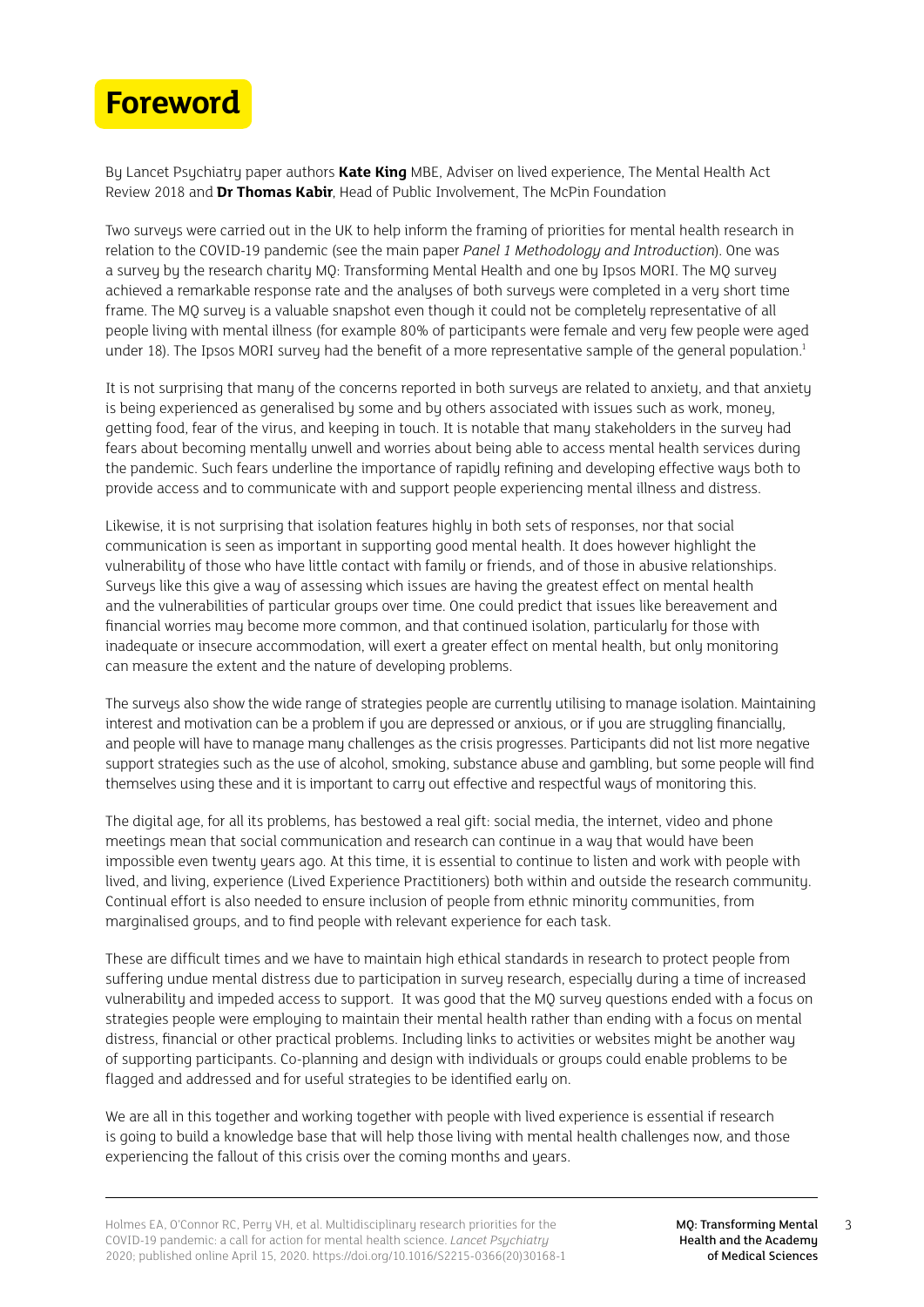## <span id="page-3-0"></span>**Executive summary**

## **Background**

The world is rightly focused on measures to suppress COVID-19 transmission and protect the most vulnerable, along with research to develop a vaccine. However, the mental health impacts of COVID-19 will be significant. There is an increasingly urgent need to understand and address these impacts through research.

The research charity MQ: Transforming Mental Health and the UK Academy of Medical Sciences (AMS) are working with researchers and those with lived experience to ensure that mental health is at the heart of research into the impacts of COVID-19. This work will ensure greater focus and coordinated research funding to tackle the biggest mental health challenges, both now and in the future.

This report describes the findings of a consultation undertaken by MQ and AMS in late March 2020, the week that the Prime Minister announced the UK lockdown in response to the COVID-19 pandemic.

The findings informed the work of an expert group rapidly convened by MQ and the AMS to develop mental health research priorities to COVID-19. Their work was published in the paper *Multidisciplinary research priorities for the COVID-19 pandemic: a call for action for mental health science in The Lancet Psychiatry in April 2020*. 2

To find out more visit [www.mqmentalhealth.org](http://www.mqmentalhealth.org) and [www.acmedsci.ac.uk/COVID\\_mentalhealth](http://www.acmedsci.ac.uk/COVID_mentalhealth).

## **Method**

In order to understand the most pressing concerns, issues and unmet needs around mental health and COVID-19, from the perspectives of people with lived experience of mental illness and the general population, two online surveys were undertaken:

A **stakeholder survey** of people with lived experience of mental health problems and their supporters, healthcare professionals, researchers and the general public with an interest in the topic. Carried out between Wednesday 25th and Friday 27th March 2020, it was promoted via email to MQ's supporter network as well as through MQ's social media channels.

## **The survey asked:**

- **1.** What are your top two concerns or questions about the mental health and wellbeing aspect of the current coronavirus (COVID-19) pandemic?
- **2.** Is there anything that you think has been helping your mental health and wellbeing during the pandemic? If so, please tell us about it.

A nationally representative **general population survey**. Carried out on the Ipsos online Omnibus between Thursday 26th and Monday 30th March 2020. Full data tables are available at [https://www.ipsos.com/ipsos](https://www.ipsos.com/ipsos-mori/en-uk/Covid-19-and-mental-wellbeing)[mori/en-uk/Covid-19-and-mental-wellbeing](https://www.ipsos.com/ipsos-mori/en-uk/Covid-19-and-mental-wellbeing).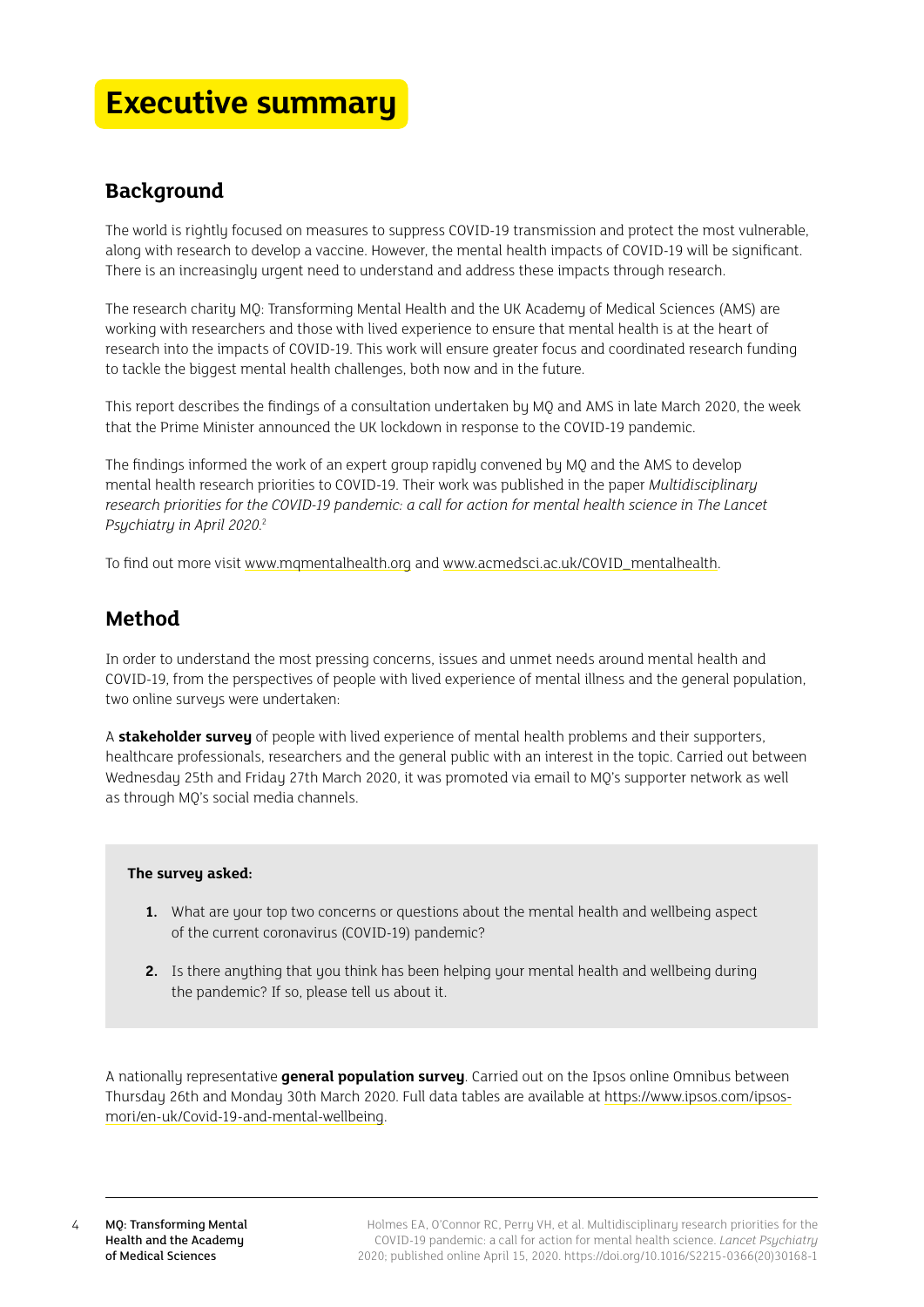### **The survey asked:**

- **1.** 1. Thinking about the current coronavirus (COVID-19) pandemic, what, if any, concerns do you have about the impact on your mental wellbeing?
- **2.** 2. We are keen to understand what people are doing to support their mental wellbeing during the coronavirus (COVID-19) pandemic. What, if anything, has been helping your mental wellbeing at this time?

## **Results**

In total, 2,198 people took part in the stakeholder survey. They submitted a total of 4,350 concerns about the mental health impacts of the COVID-19 pandemic. The majority (70%) of the respondents were people with lived experience of a mental illness.

A total of 1,099 interviews were completed in the Ipsos online Omnibus. Quotas were set and data were weighted to the offline population to be representative by age, gender and region.

To identify the stakeholders' priority concerns, data was sorted into categories to draw out the largest or most submitted themes. The general population data from the Omnibus survey was coded separately. The priority themes are summarised below. These are not articulated as future research questions, but instead describe the main issues and concerns that people reported experiencing, which a future research response may seek to address. There is overlap between them.

## **Priority concerns about the impact of the COVID-19 pandemic on mental health**

## **Anxiety**

Anxiety was a very significant theme within both the stakeholder and general population responses, illustrating widespread uncertainty about how to manage and cope with heightened anxiety, and how to support others experiencing it. Many stakeholders described a general, existential anxiety, brought on by the overwhelming uncertainty of the pandemic, while others were experiencing a worsening of existing anxiety issues. Practical concerns were contributing to many people's anxiety, including worries about finances, employment, obtaining food and medication, housing and lack of access to outside space. Many felt anxious about themselves or their loved ones becoming ill or duing. Some were worried about the extent to which other people were compluing with government guidelines and risking further spread of the disease. Many suggested that repeated, and sometimes compulsive, consumption of media and social media commentary was fuelling feelings of anxiety.

## **Isolation**

Isolation was another dominant theme in both surveys. Stakeholders suggested that they were extremely worried about the impact of self-isolation, social distancing and the lockdown on their and other people's mental health. Fears ranged from the mental health impacts of being separated from loved ones through to the curtailment of social activities, exercise and in-person psychological support. While the general population respondents tended to express concerns about themselves, the stakeholder survey data had an added focus on the impact on other people's mental health and wellbeing, including those with existing mental health conditions. Loneliness was raised repeatedly and concerns about feeling trapped were articulated. Many responses suggested a need for strategies to help individuals cope with isolation, and to help them help others, to prevent the deterioration of mental health and wellbeing if the lockdown persists.

5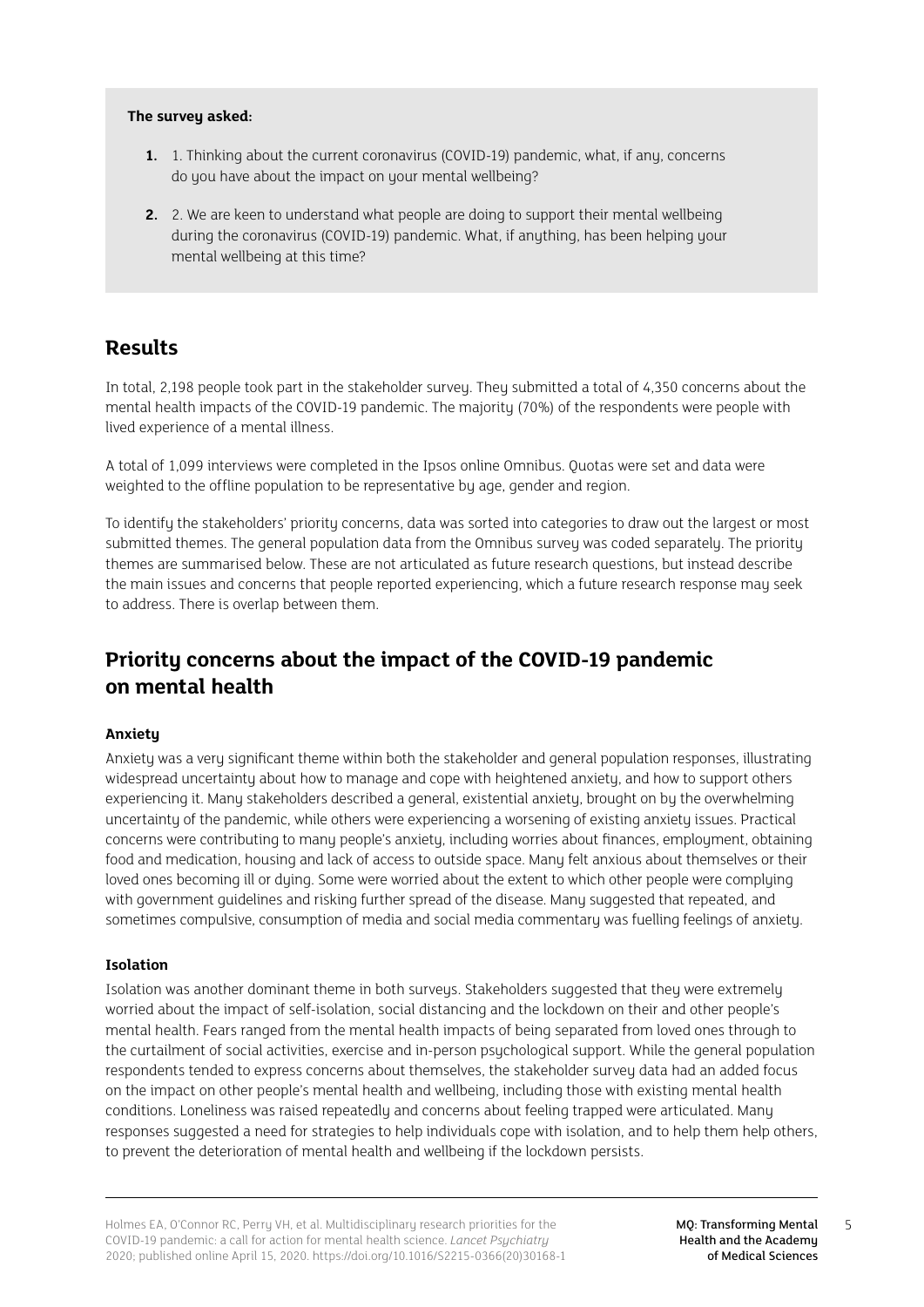## **Becoming mentally unwell**

Much of the stakeholder survey data depicted a general concern about people becoming mentally unwell as a result of the pressure of the pandemic, including because of the uncertainty, the loss of control, the fear of death, the fallout of the bereavement and the practical and economic challenges. This theme was less present in the general population data, but stakeholders actively singled out concerns for themselves becoming mentally unwell, for friends and family and for healthcare professionals working with COVID-19 patients. They also acknowledged the potential implications for mental health and wellbeing at a societal level. In particular, concerns were expressed for people whose existing mental health conditions might be exacerbated by the pandemic.

#### **Access to mental health support and services**

Hundreds of respondents to the stakeholder survey were deeply concerned about how people will access the mental health support that they need for existing conditions and for mental illness that develops during the pandemic. Many described their services having already been stopped. Practitioners and volunteers working in the mental health sector expressed concerns about the health and safety of vulnerable clients. The need to ensure mental health support is available to other potentially vulnerable groups was highlighted, such as pregnant women, autistic people, people with learning disabilities, homeless people, families living in poverty, children in care and refugees. Nevertheless, many stakeholders expressed concerns about the capacity of mental health support provision to cope with current and future demands. Some were concerned that mental health might not be considered a priority compared with the treatment of COVID-19 and other physical health conditions.

#### **Family and relationships**

A significant number of stakeholders shared concerns relating to the impact of the pandemic on family and relationships, which were felt to have implications for mental health and wellbeing. Some people described being consumed by fears about family members contracting COVID-19, while others were anxious about the implications for dependent family members should they themselves become unwell. Many people were concerned about the mental health and wellbeing of their family members during the pandemic, particularly for older relatives in isolation and for children and young people missing school and exams. People expressed uncertainty about how best to support their family members, particularly while trying to maintain their own mental health. Referring to the lockdown, some respondents highlighted the potential for increased household tensions, family breakdown and domestic abuse.

## **What is helping people's mental health and wellbeing during the pandemic?**

In addition to seeking to understand people's concerns about the mental health impacts of the COVID-19 pandemic, both the stakeholder survey and the general population survey asked people to describe anything that had been helping their mental health and wellbeing at that time.

#### **The stakeholder survey asked:**

Is there anuthing that you think has been helping your mental health and wellbeing during the pandemic? If so, please tell us about it.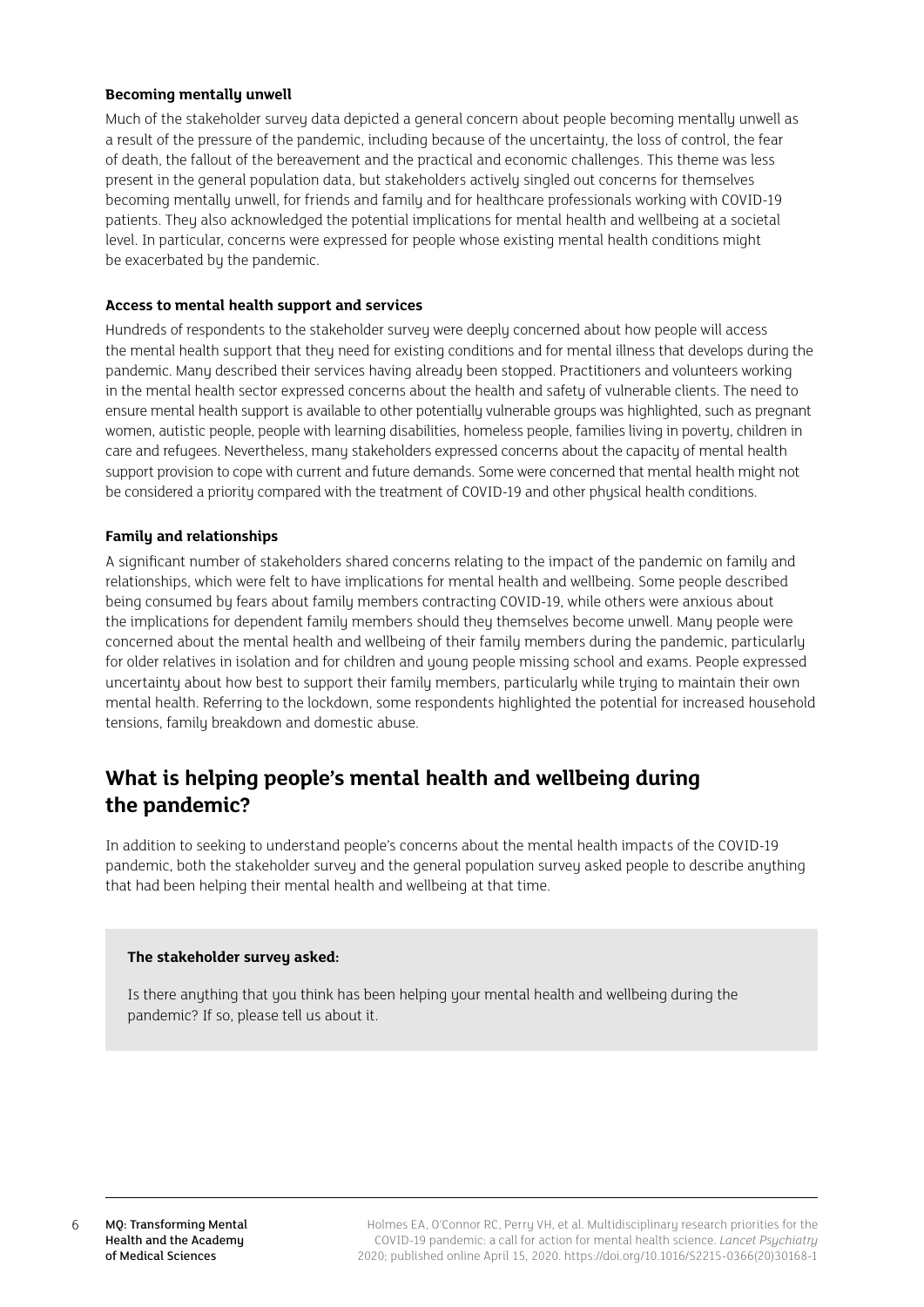## **The general population survey asked:**

We are keen to understand what people are doing to support their mental wellbeing during the coronavirus (COVID-19) pandemic. What, if anything, has been helping your mental wellbeing at this time?

Both sets of respondents described a range of actions and activities.

#### **Staying connected**

People described how keeping in regular contact with friends and family, often online, was a key factor in maintaining mental health and wellbeing. Many were enjoying spending time together as a family, and others were benefiting from volunteering and helping others.

### **Keeping busy**

Stakeholders and general population respondents shared a range of activities that were keeping them busy and enhancing their sense of wellbeing during the pandemic. These included hobbies, crafts, art, music, reading, film and television and home improvements.

### **Physical activity**

Again, both stakeholders and general population respondents described the beneficial effects of exercise, such as walking, running and online exercise classes. Being able to access nature and the outdoors were also key.

### **Staying calm**

Many people highlighted the relaxing and calming effects of mindfulness and meditation, while others described the importance of faith and prayer. Some people suggested that their pets helped them stay calm.

## **Information intake**

Some stakeholder respondents explained that they were managing their media intake. Some were minimising their access to news and social media, in order to reduce their levels of anxiety. Some drew comfort from simply following the official guidance on social distancing and staying safe.

## **Maintaining routine**

Having a daily plan or routine was helping some stakeholders. Others described the importance for their wellbeing of continued access to formal support and care, as well as being looked after by relatives. Both stakeholders and general population respondents described the importance of work in providing a sense of purpose during an otherwise unsettling and uncertain time.

## **Next steps**

The findings in this report rapidly informed the work of an expert group convened by MQ and the AMS to develop mental health research priorities to tackle the COVID-19 epidemic.

The agreed priorities were published in the Lancet Psychiatry in April 2020. They provide a vital roadmap to help protect the public's mental health at this incredibly difficult time and in the future. Both MQ and the AMS are committed to working with researchers, funders, people with lived-experience and the public to make this a reality.

To find out more, including how you can get involved, visit [www.mqmentalhealth.org.](http://www.mqmentalhealth.org)

7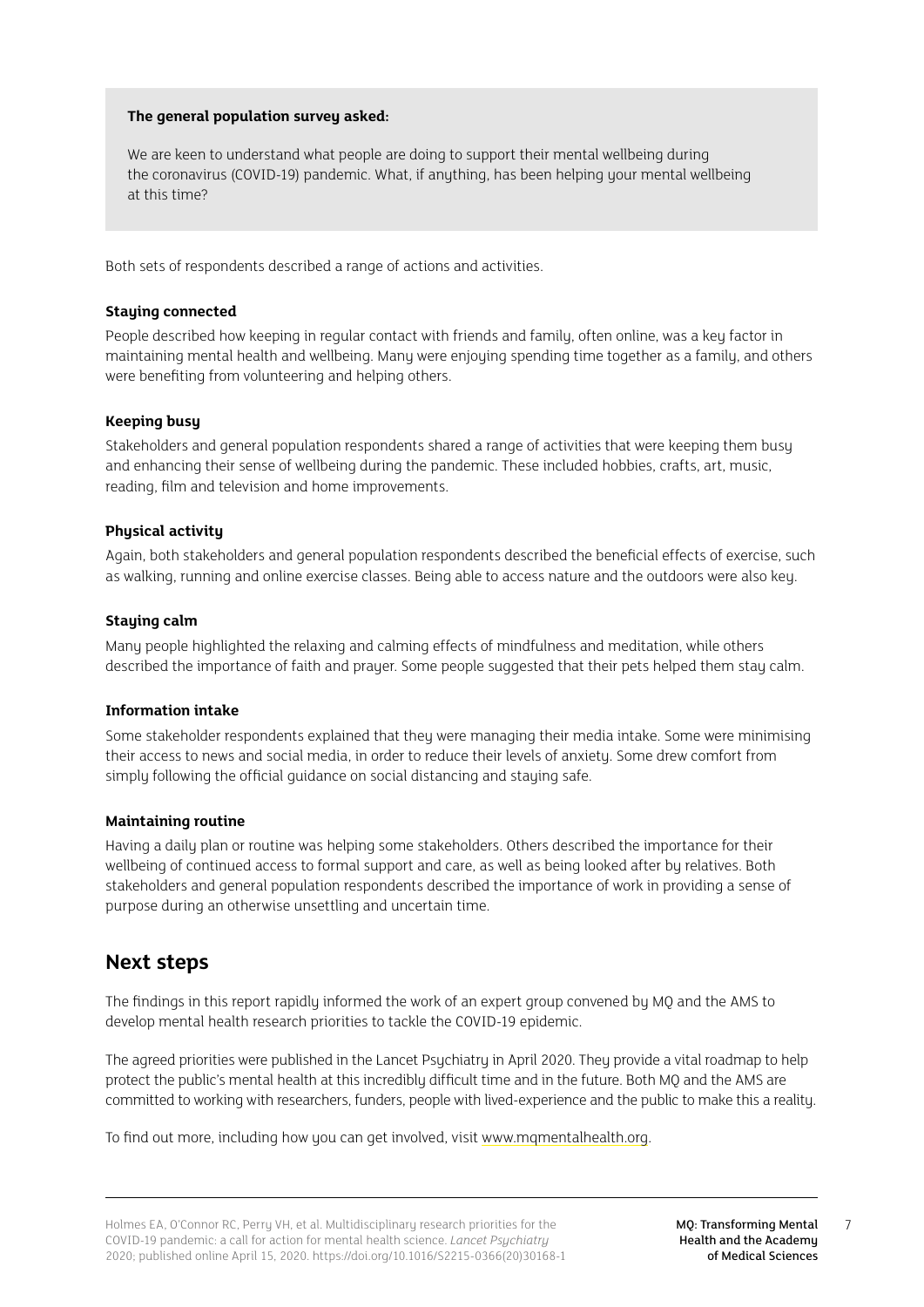## <span id="page-7-0"></span>**Introduction**

The world is rightly focused on measures to suppress COVID-19 transmission and protect the most vulnerable, along with research to develop a vaccine. However, the mental health impacts of COVID-19 are likely to be significant. There is an increasingly urgent need to understand these impacts through research.

MQ and the Academy of Medical Sciences are working with researchers and those with lived experience to ensure that mental health is at the heart of research into the impacts of COVID-19. This work will ensure greater focus and coordinated research funding to tackle the biggest mental health challenges, both now and in the future.

This report describes the findings of a consultation with mental health stakeholders and the general public, which took place in late March 2020, the week that the Prime Minister announced the UK lockdown in response to the COVID-19 pandemic.

## **Method**

In order to understand the most pressing concerns, issues and unmet needs around mental health and COVID-19, from the perspectives of people with lived experience of mental illness and the general population, two online surveys were undertaken.

## **Stakeholder survey**

A survey of people with lived experience of mental health problems and their supporters, healthcare professionals, researchers and the general public with an interest in the topic was set up on the Surveymonkey platform. It was launched at 16.00 on Wednesday 25<sup>th</sup> March and remained open until 17.00 on Friday 27<sup>th</sup> March. It was promoted via email to MQ's supporter network as well as through social media channels.

## **The survey asked:**

- **1.** What are your top two concerns or questions about the mental health and wellbeing aspect of the current coronavirus (COVID-19) pandemic?
- **2.** Is there anything that you think has been helping your mental health and wellbeing during the pandemic? If so, please tell us about it.

Regarding ethical considerations, the purpose of the survey was described and participation was voluntary. In an introductory statement on privacy and confidentiality, respondents were reminded that they could leave the survey at any stage by closing it and that their answers would be kept anonymous. They were not required to provide personal information and no question was compulsory. As the data controller of the activity, a link to MQ's privacy policy was provided.

The dataset was downloaded, cleaned and formatted in preparation for a thematic analysis. The first 50 responses (comprising 99 submitted concerns) were coded and sent to MQ for review. An inductive approach was taken, meaning categories and subcategories emerged directly from the data, with efforts made to reflect the language and concepts expressed by the respondents. The volume of data submitted was higher than originally anticipated. A small team of five additional analysts was therefore rapidly recruited from the

8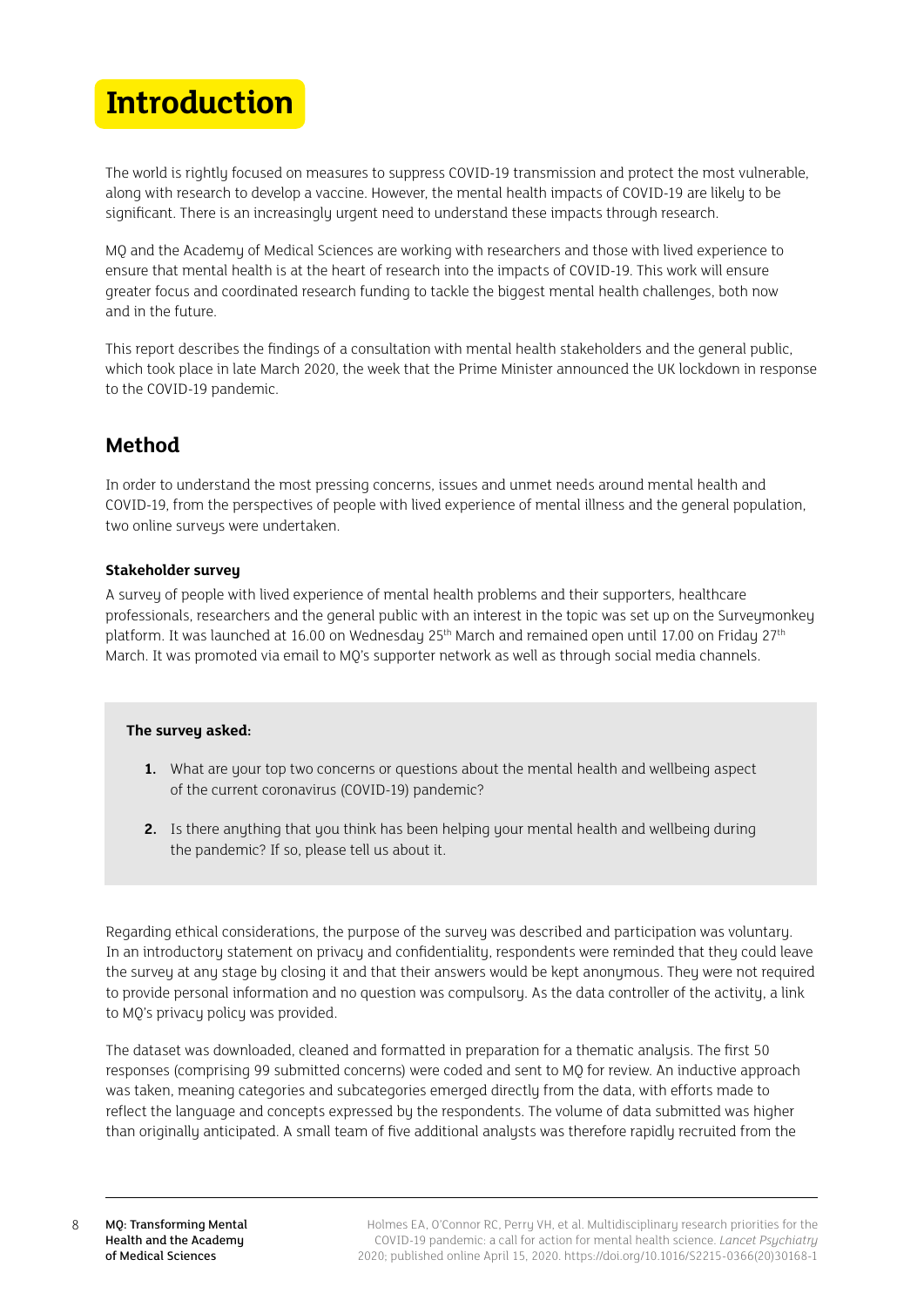Academy of Medical Sciences and King's College London to assist with the process. A telephone briefing was carried out on the evening of Friday 27th March 2020 and each analyst was assigned approximately 620 lines of data to review and code. The potentially distressing nature of the data was discussed, and a plan agreed should anyone need support.

On the morning of Saturday 28<sup>th</sup> March, the analysts convened via videoconference to review progress, compare notes and ensure that the interpretation of the data was consistent across the team. The list of categories was expanded further by the group and the remaining submissions were categorised. Team members joined a debrief video call later that day, and reflections on the data and on the priority themes were discussed.

In addition, a separate analysis was carried out by a language processing expert at King's College London. This involved a method called topic modelling, where an algorithm generates 'groupings' or 'topics' from the data based on the content of the responses. This was to enable an objective comparison with the results with the qualitative analysis. The results of this were not reviewed until after the qualitative analysis was completed, so as not to be influenced by it.

## **General population survey**

To capture the views of a sample of the population of Great Britain, two questions were added to the Ipsos MORI online Omnibus and completed between Thursday 26th and Monday 30th March 2020.

## The surveu asked:

- **1.** Thinking about the current coronavirus (COVID-19) pandemic, what, if any, concerns do you have about the impact on your mental wellbeing?
- **2.** We are keen to understand what people are doing to support their mental wellbeing during the coronavirus (COVID-19) pandemic. What, if anything, has been helping your mental wellbeing at this time?

The Ipsos MORI online Omnibus reaches a nationally representative sample by gender, age and region, which means that the findings can be generalised to the population as a whole. The results are based on 1,099 interviews completed online with adults aged between 16 and 75 across England, Wales and Scotland, with the data weighted to the offline population profile. The free text responses were coded by a team at Ipsos.

Ipsos MORI is a member of the Market Research Society, and abides by their Code of Conduct and associated regulations and guidelines. Members of the online panel have consented to be recontacted for research purposes and understand that taking part is voluntary. Ahead of completing the questions on behalf of AMS/ MQ, they were told about the purpose of the research, reminded that their responses would remain anonymous and that they could refuse to answer any question. As data controller, Ipsos MORI provided a detailed privacy notice outlining participants' rights in relation to their data.

9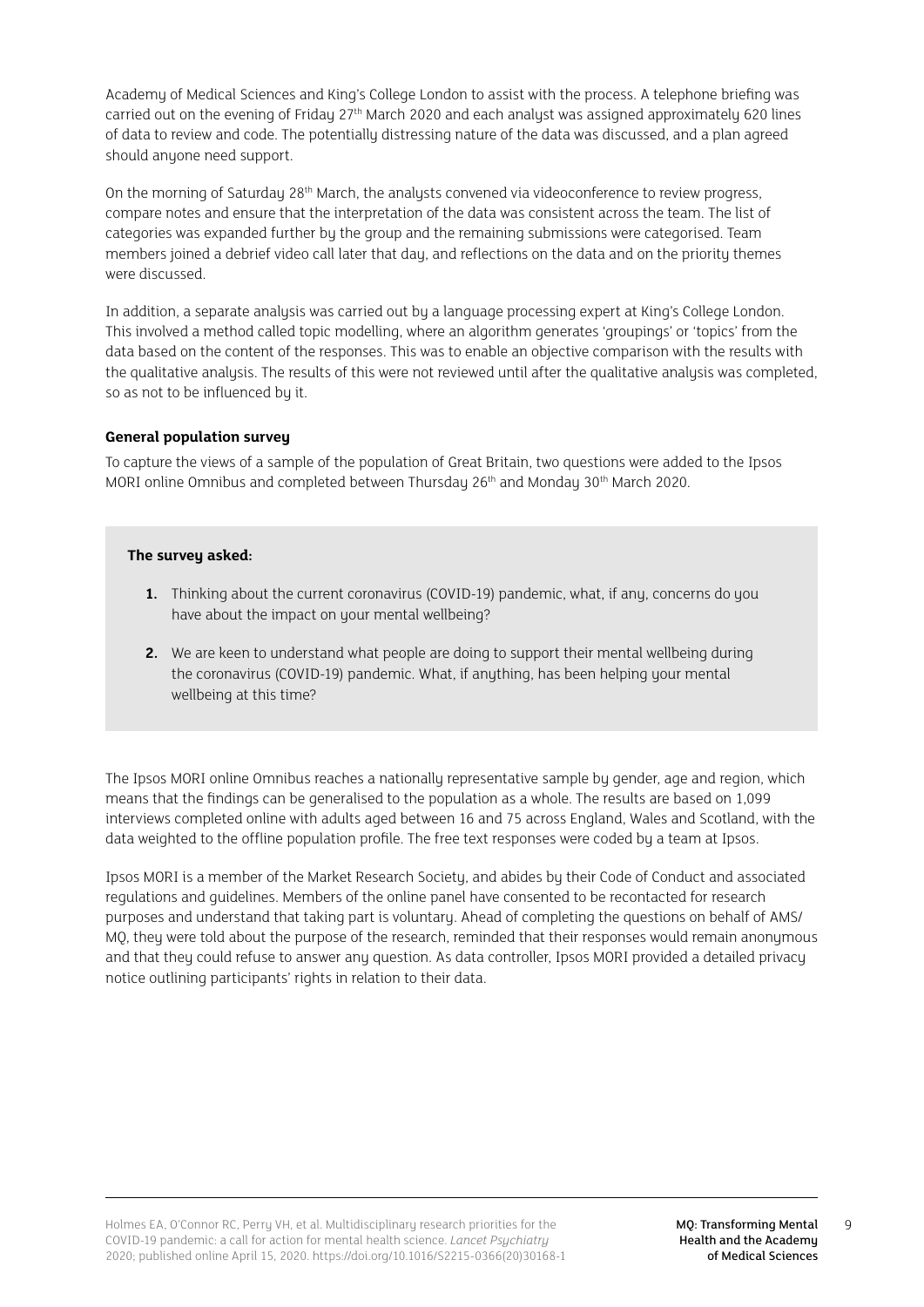## <span id="page-9-0"></span>**Results**

In total, 2,198 people completed the **stakeholder survey**, submitting 4,350 concerns about the mental health impacts of the COVID-19 pandemic. A breakdown of the respondent types is as follows:



#### **Stakeholder survey respondents**

#### **Stakeholder group\*\***



\* less than 0.5% but greater than 0%. \*\* Respondants could choose more than one.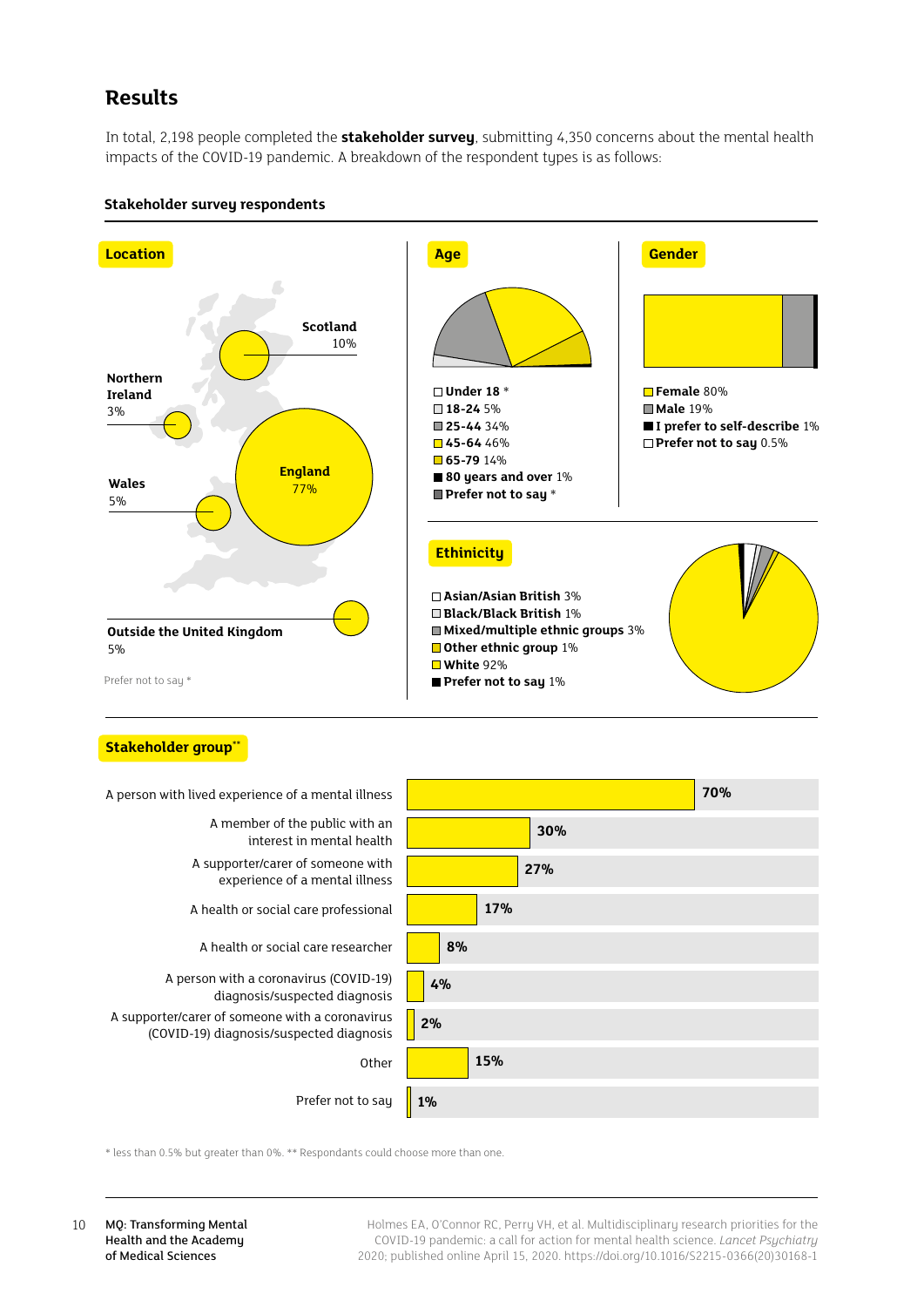Respondents aged 24 and under were most likely to describe themselves as having lived experience of a mental illness (78% compared with 57% of those aged 65 and over). Just over a third of those aged 65 and over identified themselves as a carer or supporter of someone with experience of a mental illness, compared with just over one in 10 of those aged 24 and under. Although female respondents were over-represented overall, more than a third of those aged 65 and over (34%) were male.

Black, Asian and minority ethnic (BAME) respondents had a higher proportion of male respondents (26%) and a younger overall profile, with almost two thirds aged 44 or under. Under two thirds (60%) had lived experience of a mental illness and a fifth (20%) identified as a carer or supporter of someone with lived experience. A quarter (25%) of BAME respondents were health or social care professionals.

Those opting for 'other' stakeholder group described a range of roles, such as retired healthcare professional, carer of grandchildren and mental health support volunteer. Some described a mental health diagnosis or another health issue, while others noted if they were currently self-isolating.

By contrast, and not surprisingly, the **general population survey** comprised fewer people working in health or social care, and fewer people with lived experience of a mental health issue. Nevertheless, the proportion identifying as having lived experience (39%) is higher than the 23% prevalence rate for the population aged 16 and above, estimated by the 2009 Adult Psychiatric Morbidity Survey<sup>3</sup>. More people from the general population survey suggested that they had tested positive for or suspected they had COVID-19 or lived with someone who had.

| Which, if any, of the following roles do you currently work in?                         | Percentage |
|-----------------------------------------------------------------------------------------|------------|
| Health or social care professional                                                      | 8%         |
| Health or social care researcher                                                        | 3%         |
| I do not currently work in any of these roles                                           | 89%        |
| Prefer not to say                                                                       | $1\%$      |
| Which of the following experiences of COVID-19, if any, apply to you?                   | Percentage |
| I have been tested for coronavirus (COVID-19) and received a positive diagnosis         | 1%         |
| I suspect I have had coronavirus (COVID-19) based on symptoms, but have not been tested | 9%         |
| I currently live with someone with suspected or diagnosed coronavirus (COVID-19)        | 3%         |
| I am caring for someone with suspected or diagnosed coronavirus (COVID-19)              | 2%         |
| None of the above                                                                       | 86%        |
| Prefer not to say                                                                       | $\ast$     |
| Which of the following apply to you? (could tick more than one)                         | Percentage |
| I have lived experience of a mental health issue                                        | 39%        |
| I support or care for someone with experience of a mental health issue                  | 14%        |
| I am a member of the public with an interest in mental health                           | 18%        |
| None of the above                                                                       | 43%        |
| Prefer not to say                                                                       | 1%         |

#### **General population survey respondents**

\* less than 0.5% but greater than 0%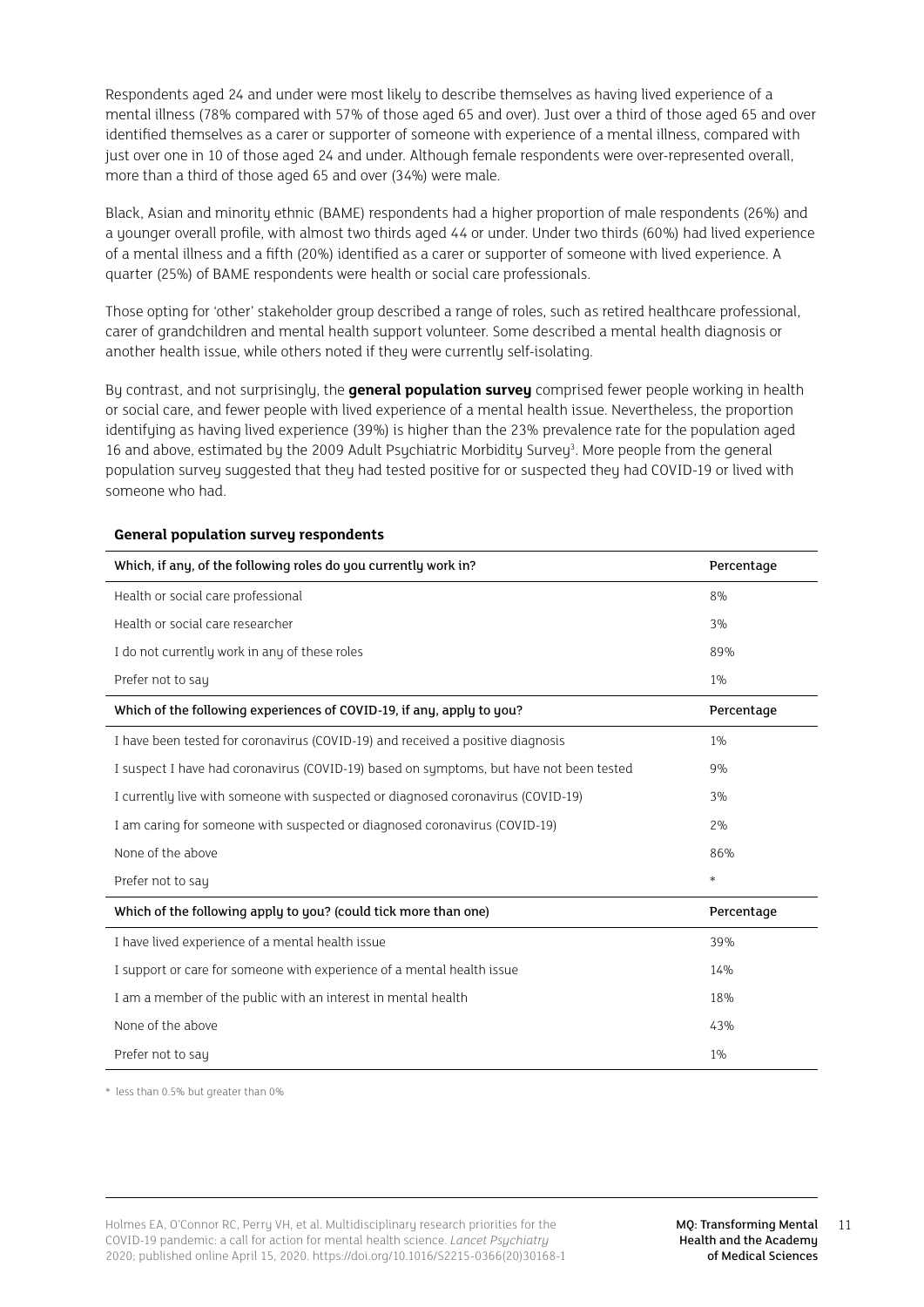## **Categorising people's concerns**

The following table describes the full list of categories and subcategories to emerge from the inductive thematic analysis of the **stakeholder survey** data, divided into five overarching themes. The figures give an indication of the percentage of submissions that were allocated to each category. However, it should be noted that this was complex narrative data. While some submissions were succinct and focused on a single issue, others were multifaceted and could have been assigned to several categories. With limited time and resource with which to navigate the dataset, the assigning of submissions to single categories was pragmatic and indicative, rather than precise.

| Category                                                                               | <b>Explanation</b>                                                                                                                                                                                                                                                  | Percentage of<br>submissions |  |  |
|----------------------------------------------------------------------------------------|---------------------------------------------------------------------------------------------------------------------------------------------------------------------------------------------------------------------------------------------------------------------|------------------------------|--|--|
| Access to mental health support and services                                           |                                                                                                                                                                                                                                                                     |                              |  |  |
| Access to support<br>and services                                                      | Concerns about the impact on mental health about access to<br>support and services (including medication) for both mental<br>health and physical health issues.                                                                                                     | 13%                          |  |  |
| Supporting vulnerable people<br>(eg learning disabilities,<br>homelessness, pregnancy) | Concerns about the mental health and wellbeing of vulnerable<br>people, and the support available to them, including people with<br>learning disabilities, people in psychiatric care, homeless people<br>and pregnant women.                                       | 3%                           |  |  |
| Supporting health<br>professionals                                                     | Concerns about the mental health and wellbeing of healthcare<br>professionals, and the support available to them.                                                                                                                                                   | 2%                           |  |  |
| Autism                                                                                 | Concerns about the mental health impacts on autistic<br>adults and children.                                                                                                                                                                                        | 0.5%                         |  |  |
| Carers                                                                                 | Concerns about the mental health and wellbeing of informal<br>(and family) carers.                                                                                                                                                                                  | *                            |  |  |
| Anxiety                                                                                |                                                                                                                                                                                                                                                                     |                              |  |  |
| Practical concerns                                                                     | Concerns about the mental health impacts of dealing with the<br>practical challenges of the pandemic, including food and shopping,<br>finances and economic issues, employment, staying safe, access to<br>outside space and being able to plan for the future.     | 12%                          |  |  |
| Anxiety                                                                                | Concerns about being anxious, becoming anxious, the effects of<br>anxiety, feeling overwhelmed and out of control (hopelessness) and<br>facing uncertainty.                                                                                                         | 7%                           |  |  |
| Contracting COVID-19                                                                   | The mental health impacts of being concerned about becoming ill<br>with COVID-19, dying and infecting others. Also includes concerns<br>about testing, treatment and vaccines, as well as concerns about<br>others not complying with social distancing quidelines. | 7%                           |  |  |
| Commentary                                                                             | Concerns about the mental health impacts of media reporting<br>on the pandemic, of repeated accessing of news and social<br>commentary, and the intensity of commentary about the pandemic<br>on social media.                                                      | 2%                           |  |  |
| Information                                                                            | Concerns about how access to and quality of information might<br>impact on people's mental health during the pandemic, including<br>concerns about the government's response, quidance and<br>communication.                                                        | 2%                           |  |  |
| Social responsibility                                                                  | Concerns about the mental health impacts caused by people and<br>employers perceived not to be behaving responsibility or complying<br>with government guidelines.                                                                                                  | $1\%$                        |  |  |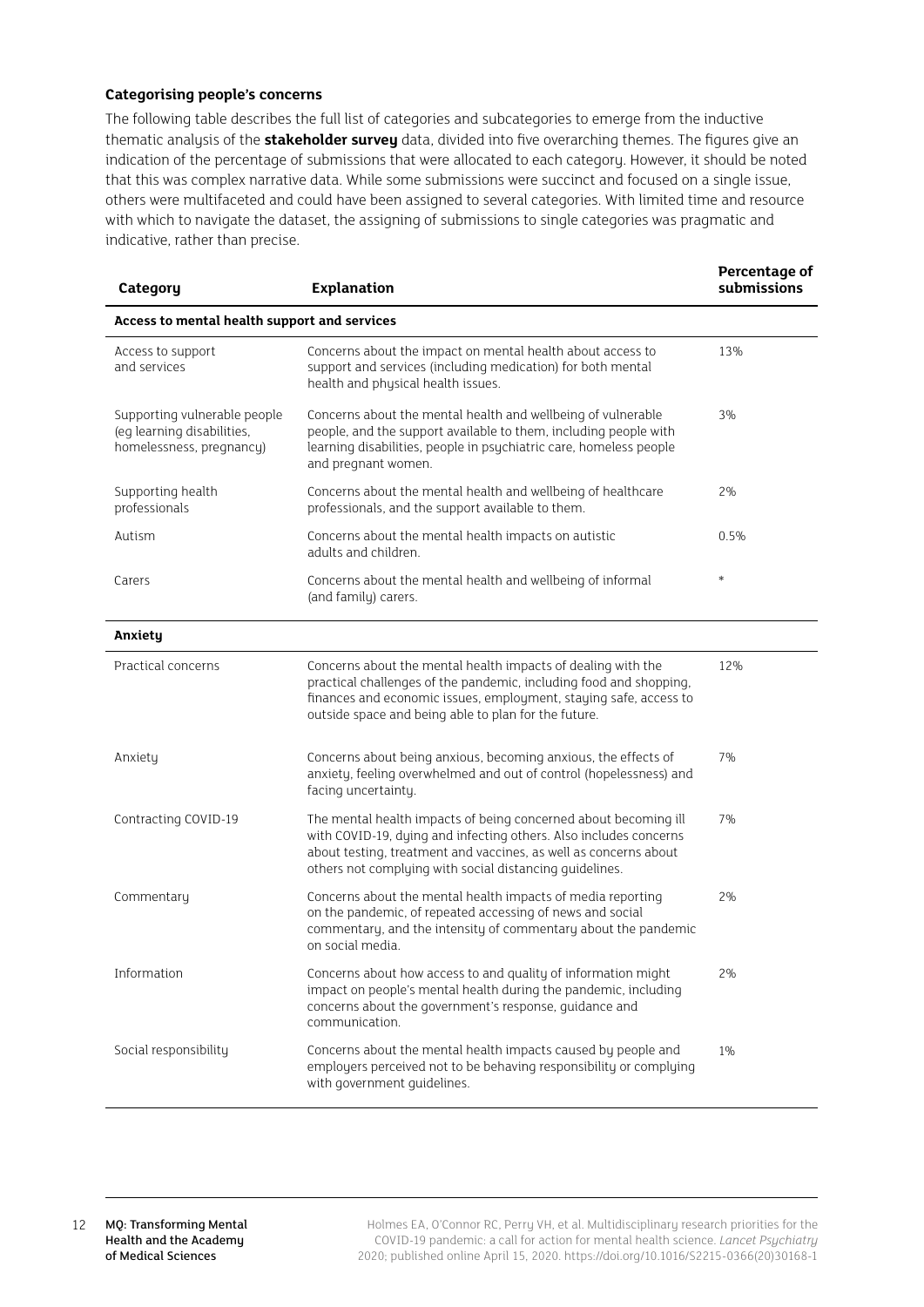| <b>Becoming mentally unwell</b> |                                                                                                                                                                                                                                                                  |        |
|---------------------------------|------------------------------------------------------------------------------------------------------------------------------------------------------------------------------------------------------------------------------------------------------------------|--------|
| Becoming mentally unwell        | Concerns relating to becoming mentally ill as a result of the stress of<br>the pandemic, including the exacerbation of existing mental illness<br>and the impact on mental wellbeing at a societal level.                                                        | 9%     |
| Mental health issue             | Concerns pertaining to a specific mental health issue, including<br>agoraphobia, bipolar, depression, eating disorders, schizophrenia,<br>OCD, psychosis, social phobia, paranoia, stress and panic attacks                                                      | 5%     |
| Resilience                      | Concerns about the impact of the pandemic on people's resilience,<br>including their ability to cope and to adjust to normal life after it is<br>over.                                                                                                           | 2%     |
| Suicide                         | Concerns about suicide ideation and the suicide rate during and<br>after the pandemic.                                                                                                                                                                           | 2%     |
| Motivation                      | Concerns about the impact of the pandemic on personal motivation<br>and its subsequent impact on mental health.                                                                                                                                                  | 0.5%   |
| Drug and alcohol dependency     | Concerns about people turning to drink and drugs to cope with the<br>uncertainty and distress caused by the pandemic.                                                                                                                                            | $\ast$ |
| Self-harm                       | Concerns about people self-harming in response to the pandemic.                                                                                                                                                                                                  | $\ast$ |
| <b>Family and relationships</b> |                                                                                                                                                                                                                                                                  |        |
| Family and relationships        | Concerns about the mental wellbeing of family members during<br>the pandemic and of the impact of bereavement. Also includes<br>concerns about the impact of social isolation and lockdown<br>on family relationships, as well as issues such as domestic abuse. | 9%     |
| Children and young people       | Concerns about the mental health and wellbeing of children<br>and young people, including the impact of social isolation<br>and missing school and exams.                                                                                                        | 3%     |
| Older people                    | Concerns relating to the potential mental health impacts<br>of the pandemic on older people.                                                                                                                                                                     | 2%     |
| <b>Isolation</b>                |                                                                                                                                                                                                                                                                  |        |
| Isolation                       | Concerns about the impact of isolation on people's mental health<br>and wellbeing, including the impact of loneliness and issues faced<br>by people with existing mental and physical health problems.                                                           | 16%    |
| Exercise                        | Concerns about the impact of lack of exercise on mental health<br>and wellbeing.                                                                                                                                                                                 | 1%     |
| <b>Miscellaneous</b>            |                                                                                                                                                                                                                                                                  |        |
| Unclear                         | Submissions which were unable to be interpreted.                                                                                                                                                                                                                 | $1\%$  |
| Out of scope                    | Submissions that were out of the scope of or not relevant to the<br>survey topic.                                                                                                                                                                                | *      |
| No concerns                     | Some people stated that they had no concerns.                                                                                                                                                                                                                    | $\ast$ |

\* less than 0.5% but greater than 0%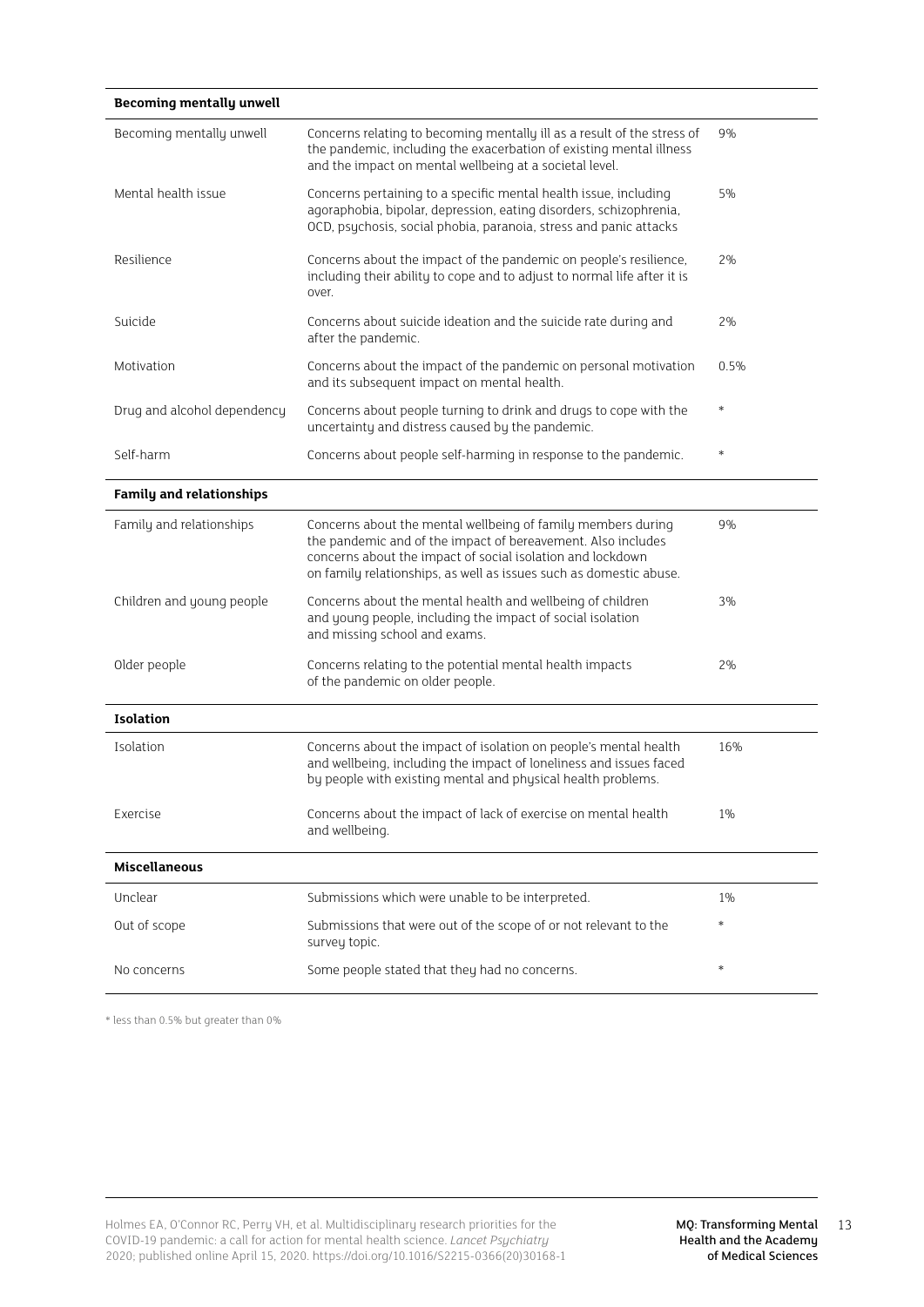### **Example of the range of submissions assigned to 'Anxiety' category**

- I alreadu have health anxietu and the pandemic has made it worse. I'm constantlu worried about getting ill now.
- I worry that I am becoming more anxious.
- Managing the anxiety generated through concern for elderly and vulnerable relatives.
- My anxiety masks symptoms and I am now in isolation due to this, or I could have the virus! I don't know! How can I convince my overactive mind that it's not helping?
- How to control anxiety when anxiety is a reasonable response in this situation, but I have [generalised anxiety disorder] and am used to telling myself my anxiety is not rational.
- People's anxiety levels are rocketing.
- Developing anxiety.
- Some of my friends are experiencing quite extreme anxiety.
- For people with anxiety this is an extremely difficult time, social distancing and excessive hand washing are not helpful for anxiety. I am concerned it will be difficult to unlearn these behaviours after this is all over.
- Chronic anxiety has negative effects on not just mental health, but on people's central nervous systems and immune systems. I'm worried about the long-term damage a year of this could have on mine and the worlds health.
- My anxiety around working from home whilst having to childcare.
- Anxiety heightened with jobs losses and pay cuts.
- Anxiety and depression.
- Anxiety around my health. Both the risk of catching coronavirus, but also being stuck inside all day and unable to exercise. I suffer from PTSD and Social Anxiety Disorder.
- Anxiety about the future of the world economy and a looming recession- which will make [it] so much harder for ordinary people (I am very affected by the general atmosphere and feelings of others, and the world around me).
- I have a general low level of anxiety that has started since the pandemic. Tight tummy and slight heart palpitations. I think there is a lot of this (maybe different physical reactions) from talking to friends. I'm not specifically anxious about anything but the general uncertainty is clearly having an impact.
- Managing my anxiety.

## **Reviewing the language**

Qualitative analysis involves interpretation and some subjectivity, however carefully biases are managed. As a comparison, an analysis of the stakeholder responses was carried out by the language processing expert. The software generates word-based 'topics' based on a pre-defined number of topics and words, looking for frequency and proximity of certain words to each other. Two different algorithms were used: NMF (non-negative matrix factorisation), which relies on matrix factorisation, and LDA (Latent Dirichlet Allocation), which is probabilistic and generative. This is totally objective, although it lacks the ability to interpret or understand nuance.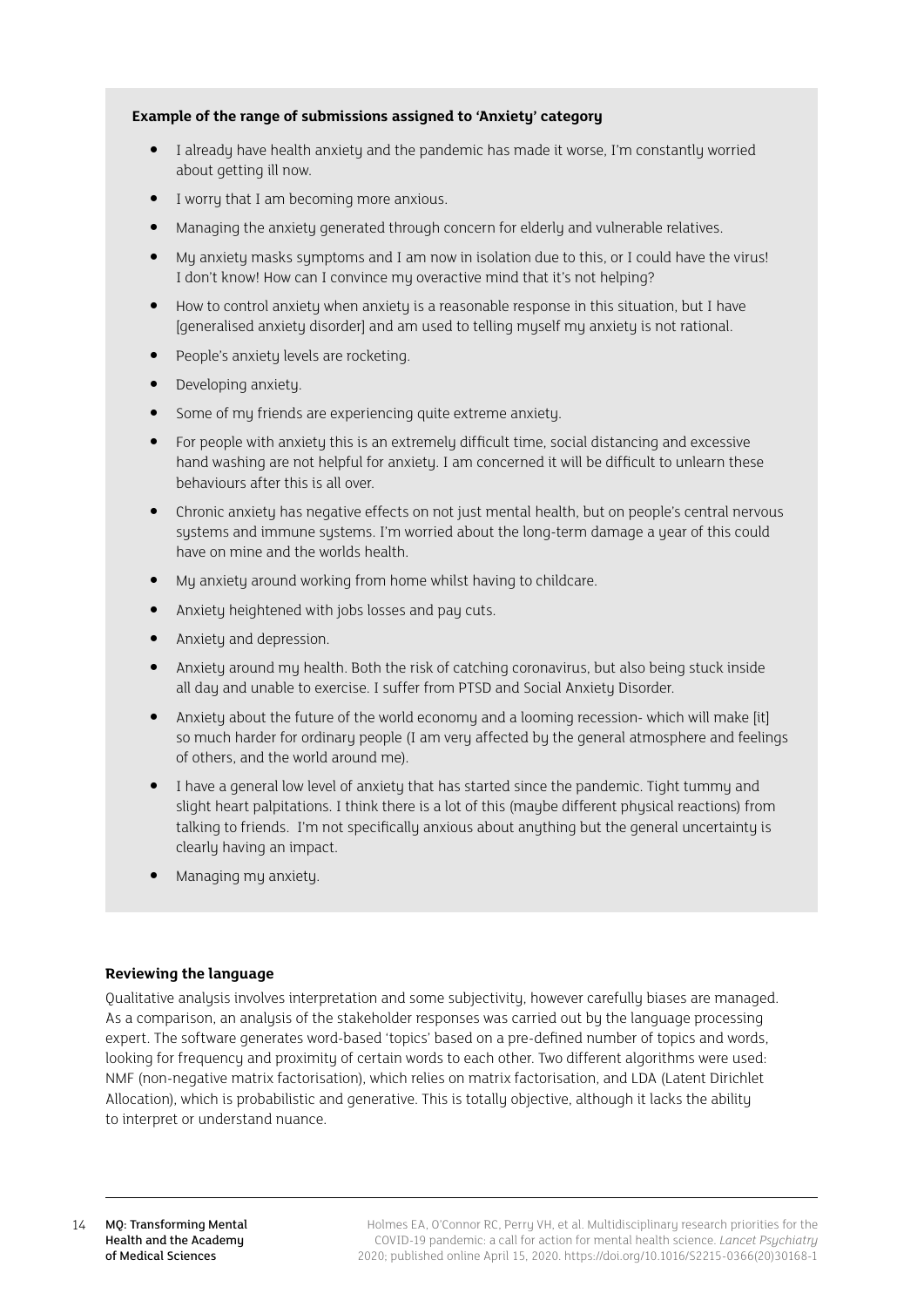Here are two LDA groupings, the first being five topics based on 15 words, and the second being 10 topics with 10 words



Here are two NMF groupings, of five topics and 10 words, and 10 topics with 10 words.

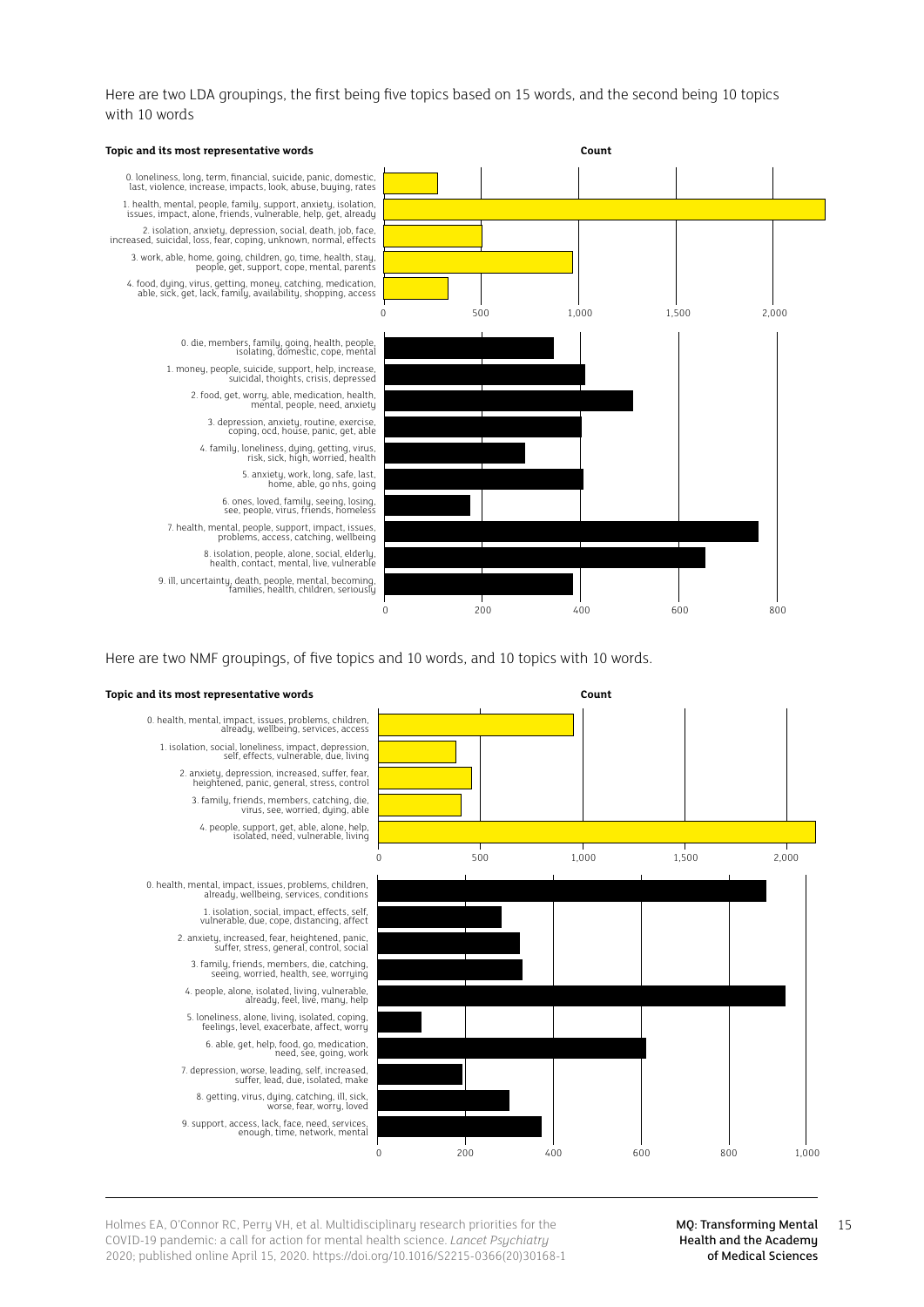The **general population survey** data was categorised by Ipsos MORI. The initial categorisation from the stakeholder survey was shared so that synergies in descriptions could be applied, but the coding was data led. The open-ended verbatim responses were reviewed, and a list of themes compiled, in an interpretative and iterative process, starting with a skeleton code frame. This was agreed with the research team, who reviewed the code frame against the verbatim responses to ensure that it reflected the range of views expressed. While the framework looks different to that of the stakeholder survey, there are common themes, such as concerns about isolation and social distancing, concerns about experiencing mental illness and concerns about the impact of the practical implications of the pandemic.

| Any isolation<br>21%<br>٠                      | Staying inside/not being able to go out 18%<br>Being isolated for a long time 2%         |
|------------------------------------------------|------------------------------------------------------------------------------------------|
| Any mental illness<br>20%<br>٠<br>٠            | Anxiety 11%<br>Depression 7%<br>Stress/feeling nervous 6%                                |
| Any social distancing<br>٠<br>13%<br>٠<br>٠    | Lack of social contact 5%<br>Loneliness 4%<br>Not being able to see family/friends 4%    |
| <b>Negative feelings</b><br>٠<br>13%<br>٠      | Boredom/nothing to do 3%<br>Fear/scared 3%<br>Low mood/pessimism 1%                      |
| Any practical aspects<br>٠<br>of life 10%<br>٠ | Finances, not being able to pay bills 4%<br>Employment/losing job, impact on business 3% |
| Any concerns about<br><b>COVID-19 7%</b><br>٠  | Worry about contracting the virus 4%<br>Worry about family contracting the virus 2%      |
| Other mental health<br>٠<br>concerns 6%        | Becoming mentally unwell 2%<br>Going crazy/mad 2%<br>Unable to sleep 1%                  |

## **Concerns about impact on wellbeing – net scores (mentioned by 6% or more) and key example codes from within the net score**

It is worth noting that a very small number of stakeholders indicated that they did not have any concerns about the mental health impacts of the COVID-19 pandemic. Overall, just seven respondents (0.3%) suggested that they either had no concerns or they were psychologically benefiting from aspects of the lockdown, such as enjoying the lack of pressure to socialise. Within the general population data, 8% of people indicated that they were remaining positive and felt that not much had changed, while 15% of people specifically gave the answer 'nothing'.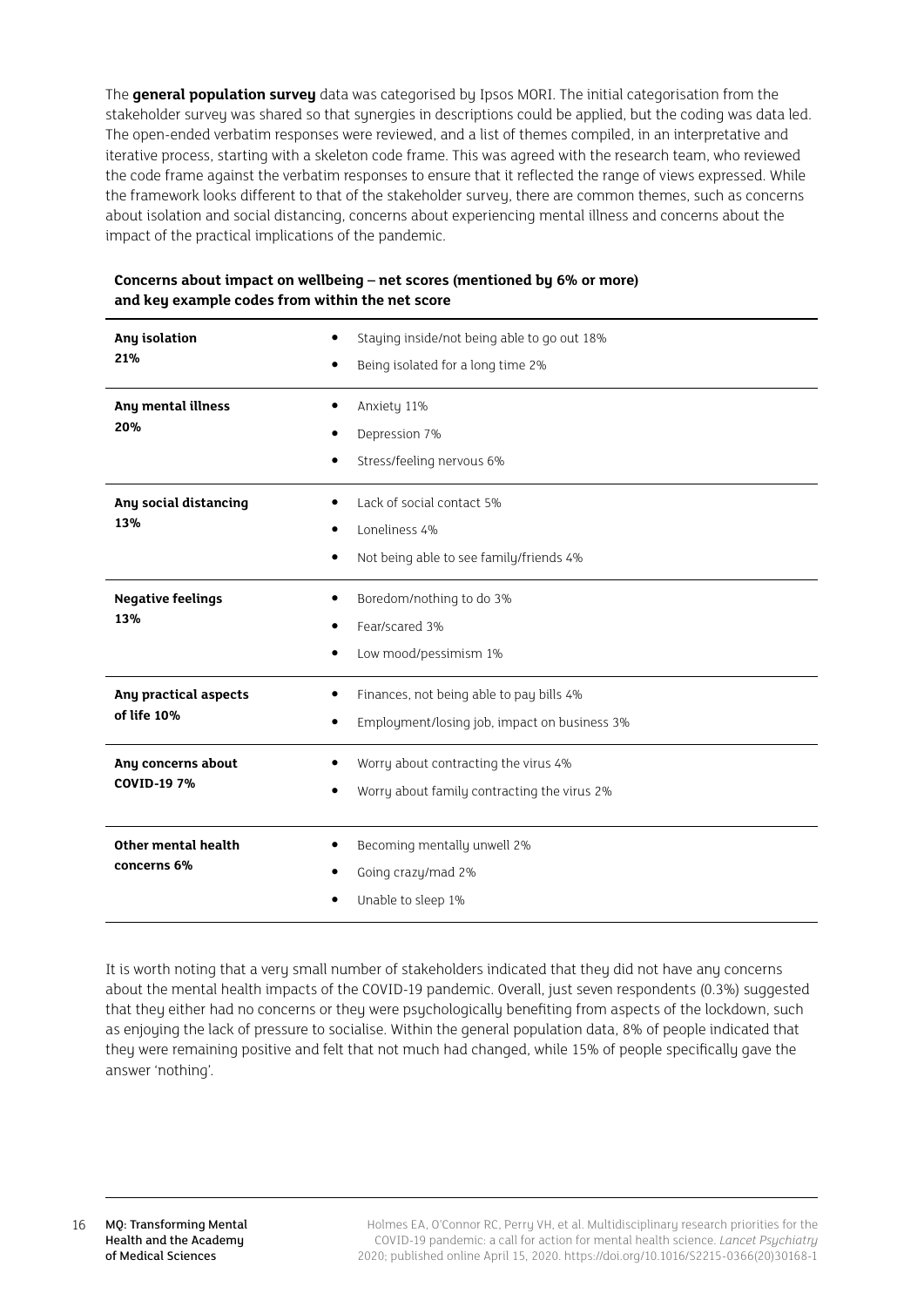## <span id="page-16-0"></span>**Priority concerns about the impact of the COVID-19 pandemic on mental health**

To understand the priority concerns, the coded stakeholder survey data were organised into broad overarching themes. Reflections made by the data analysts were taken into account, including agreeing where categories linked together within a specific theme. Next, the results of the language processing exercise were scrutinised to see if any additional topics had been highlighted that were missed by the qualitative analysis. Finally, the top concerns from the general population survey were reviewed and compared. There was a reassuring level of consistency between these different approaches. The priority themes are summarised below, in no particular order. These are not articulated as research questions, but instead describe the main issues and concerns that people reported experiencing, which a research response may seek to address. There is overlap between them.

- Anxiety
- Isolation
- Becoming mentally unwell
- Access to mental health support and services
- Family and relationships (including issues for children and young people, and older people)

The focus is on the stakeholder data, but where possible, comparisons are made with the general population data.

## **Anxiety**

Anxiety was a very significant theme within the stakeholder response, as well as for the general population survey respondents. Multiple submissions described experiences of, and concerns about, anxiety specifically. The words 'anxiety' and 'anxious' were mentioned in over 750 stakeholder submissions, including those predominantly focused on other issues. Over half of the general population responses about mental illness were about anxiety.

Hundreds of stakeholders described experiencing a general, existential anxiety, brought on by the uncertainty surrounding the pandemic and a sense of being out of control and overwhelmed. Others described the triggering and worsening of existing anxiety.

Just feel I have no control of the situation & feel helpless & overwhelmed & fearful & that everyone will need help from me.

The hopelessness of the situation comes in waves. The length of time we'll be under this new system is overwhelming.

The lack of control and certainty which can fuel anxiety, depression and OCD, the curbing of freedoms and social interaction that are central to wellbeing.

Reported symptoms included over-thinking, crying, nausea, heart palpitations, sleep disturbance and a sense of guilt about not knowing how to help others.

Yesterday I just couldn't stop crying. I think the whole total scariness of our situation just hit me.

I have a general low level of anxiety that has started since the pandemic. Tight tummy and slight heart palpitations. I think there is a lot of this (maybe different physical reactions) from talking to friends. I'm not specifically anxious about anything but the general uncertainty is clearly having an impact.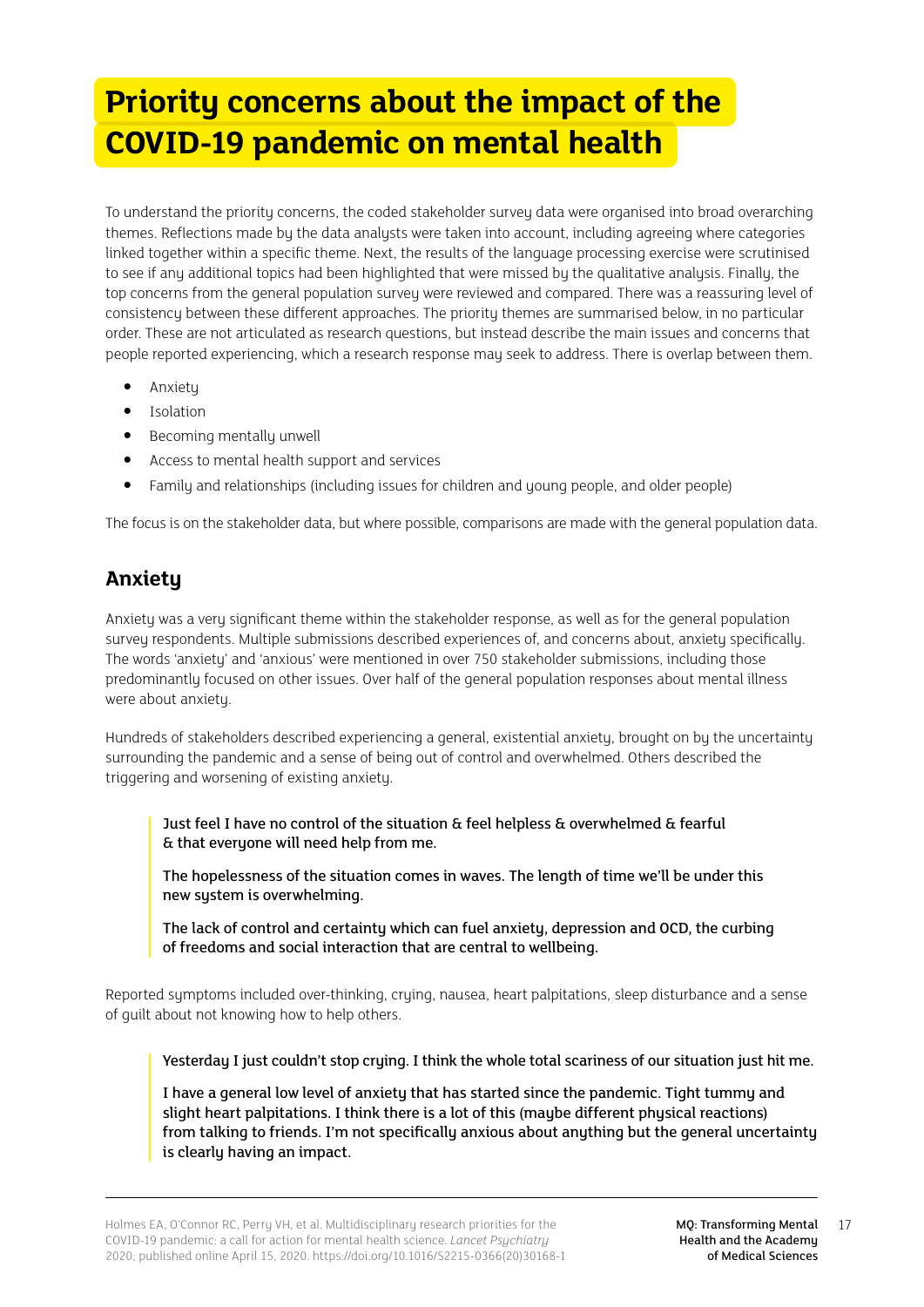Interestingly, in terms of general expressions of concern about anxiety itself, male stakeholders were underrepresented. Similarly, it was less of an expressed concern for men responding to the general population survey, with twice as many women raising the issue (14% women and 7% men).

Specific causes attributed to feelings of anxiety included the fear of becoming ill or dying (both for the individual and their loved ones).

## I have suffered from depression and generalised anxiety disorder nearly my entire life. Hearing about coronavirus constantly and being worried for the safety of my elderly relatives, and my mother who works as a nurse within the NHS, is really taking a toll.

Some respondents also expressed concerns about the implications of COVID-19 for existing health conditions.

## I'm terrified about catching it as I have severe asthma and have had a lot of steroids in the last 6 months and I'm getting increasingly anxious and paranoid every time I hear anything related to covid-19.

Many people described practical concerns that were causing their anxiety. They mentioned economic uncertainty, personal financial and job insecurity, as well as the effects of recession on society and potential civil unrest.

I have staff members who suffer from anxiety and depression - I worry about their mental health now while furloughed, and I worry about getting them back into work after this is over.

We are suffering financially because we are self-employed. My daughter's mental health has deteriorated due to the pressures we are now under because of the financial impact to all of our family.

For many, access to and availability of food and essential supplies was causing anxiety.

High stress due to the panic buying, worrying if there will be enough food especially now, and if it will be possible to have food delivered - I couldn't get a delivery spot for 2 weeks which was quite worrying - hiked my Aspergic anxiety right through the roof.

Anxiety increased because of people panic buying. My daughter thinks it's stupid, selfish and irresponsible but became anxious that there'd be nothing left when she went for her weekly shop.

There was a slightly greater emphasis on concerns relating to employment and finances among BAME stakeholders. The much older and much younger stakeholder respondents were slightly less likely to raise concerns about employment. Stakeholders aged 65 and over put more emphasis on concerns about food and shopping - similarly in the general population survey, people aged 55-75 were less likely to mention finances or employment. Those aged 24 and under were more likely to describe concerns about future and getting back to normal. Responses from male stakeholders had a similar focus to the wider dataset on finances and food, and slightly more on employment concerns.

Some of the stakeholder survey respondents said they were experiencing heightened anxiety due to limited access to outside space. This was a particular issue where the outdoors, exercise and nature were part of an individual's strategy for maintaining wellbeing.

My own anxiety about not being able to exercise / access the gym due to the lockdown. I find exercise helps my own mental health.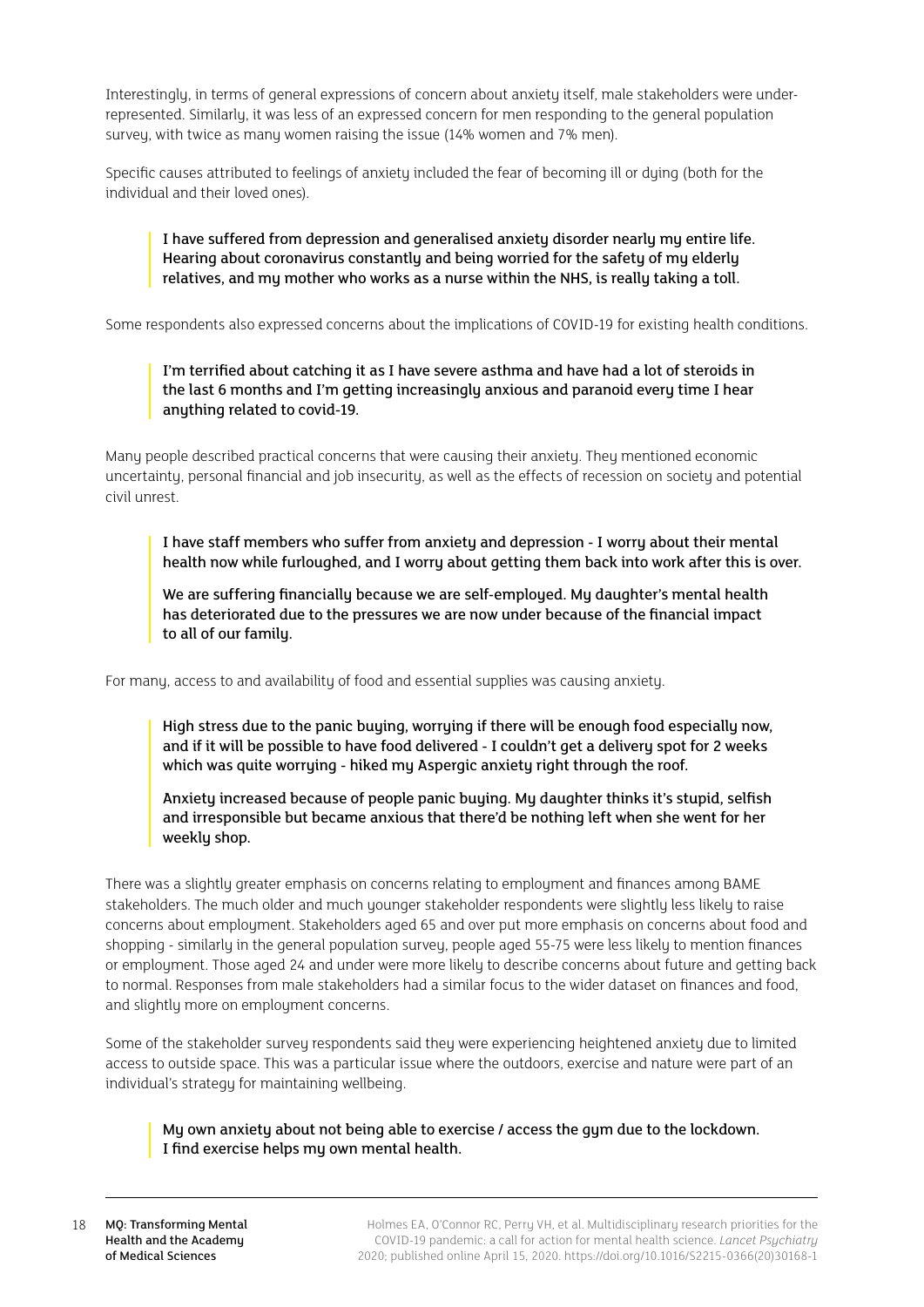I have suffered from severe anxiety and depression most of my life. I have ways of combating it, alas one of these is to get ready, make up, hair, nice clothes and have a little wander around a town and a coffee. It may be for only an hour, but it feels good. This is going or gone and I am scared.

Others were anxious about staying safe and well, with some expressing concerns about limited access to physical health services for non-COVID-19 problems.

Many stakeholders said they were anxious about contracting COVID-19 – the proportion was similar to that of the general population (7% expressed concerns in relation to COVID-19). They were profoundly worried about the prospect of becoming ill or dying, and about the possibility of family members becoming ill or duing. Multiple respondents described a fear of infecting others and of being uncertain whether they themselves were already infected.

My top concern is the anxiety that the pandemic is causing me, I am so worried about so many people all at once, which I am finding overwhelming. I worry I may pass on covid-19 to someone else. I worry that might suffer from covid-19 and die.

More anxious than usual. Frightened of catching the virus or my family catching it.

I am worried about getting the virus, but I am mostly worried about being one of the severe cases. I know statistically it's not probable, however I am still worried.

Stakeholders aged 24 and under were the least concerned about contracting COVID-19. Male stakeholders showed proportionately higher levels of concern about contracting it than female stakeholders.

Although the numbers were small, some stakeholders suggested that their anxiety was linked to feeling uninformed about COVID-19, including how to avoid contracting it and what to do if you fall ill. This was particularly the case for respondents aged 65 and over, who submitted almost a third of the informationrelated concerns, despite being around 15% of the overall respondent base. Overall, men who did the stakeholder surveu also seemed slightly more likely to be concerned than women about access to clear guidance and information, and the impact of unclear and inconsistent information about the pandemic on mental health.

Lack of knowledge about covid 19, and not knowing how to respond to it.

The severe lack of government intervention is highly concerning and is causing myself frequent stress related episodes. Having literally no clue what's happening.

How to reassure friends and family with high levels of health anxiety, in the absence of information and wide-spread testing.

Perceptions of other people not compluing with government guidelines, for example by continuing to socialise and risking the further spread of the disease, also appeared to be causing significant distress.

My survival counts on other people's common sense which people are constantly proving that they don't have any.

It upsets me how people have been panic buying and acting like animals to get things.

How to not freak out when I have to go in the supermarket. I can't trust other people to follow the rules it makes me anxious.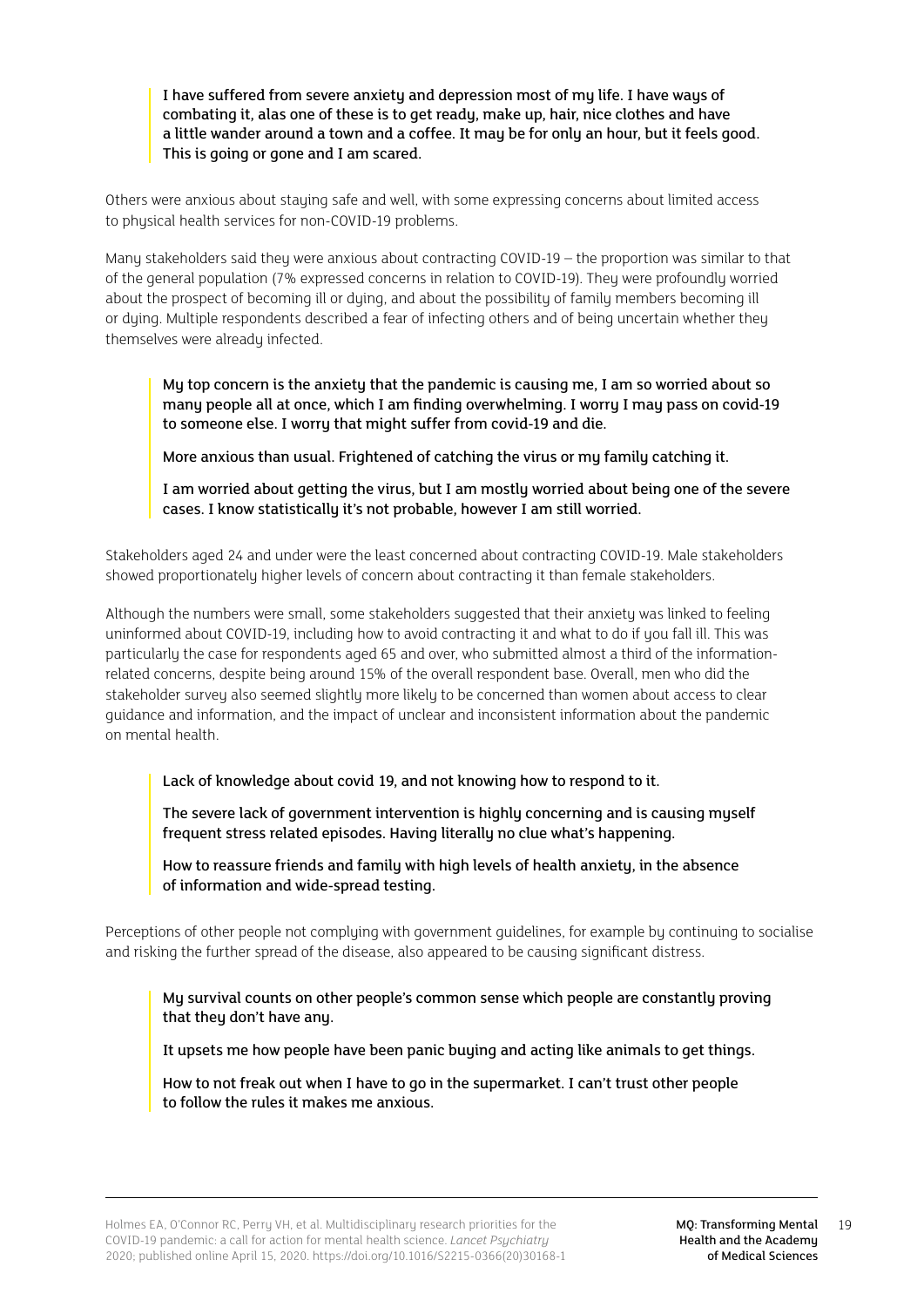<span id="page-19-0"></span>Other stakeholders described how they were experiencing panic due to an overload of media and social media commentary. Some had observed repeated and even compulsive consumption of COVID-19-related commentary in friends and family members, resulting in heightened anxiety.

I experience severe anxiety after watching any News programmes that are trying to feed off the terrible numbers of people that are ill. Showing terrifying images of the worst affected. It makes us all frightened…

Feeling overwhelmed by the way the media are delivering news and by the way some individuals are on social media.

The way the media have run excessive coverage which has had a massive impact on people with anxiety issues and depression. Accurate reporting is ok but the doomsday tone 24/7 is unnecessary and harmful.

I'm finding it very challenging to read Twitter or look at the news. I don't want my family to die. I don't want to know the numbers of people dying every day - people are just reduced to statistics rather than real people with families and friends. It's all very triggering and concerning.

My brother suffers quite intense anxiety  $\alpha$  depression  $\alpha$  is addicted to the media [...] We all live together […] it's a daily battle to try & get them into a routine & not obsess with the news.

Many stakeholder responses indicated an uncertainty about how to manage and cope with heightened anxiety, and how to help and support others, particularly family members, children and young people. The data illustrated deep concern about dealing with it right now, as well as about the long-term impact of sustained levels of anxiety on individuals and on wider society.

## **Responses from the general population survey**

Anxiety has already had a big impact, sleeping is getting increasingly more difficult, I worry about my husband who is in the 'at risk' category, I worry I might get ill. We only have one supermarket no food deliveries, we have no family in this area and so on and so on.

Widowed last year, totally alone now. Have COPD slightest sign of cough, feeling unwell, for whatever reason, makes me extremely anxious.

Work is very important to me, it is where I have most contact with people as my social circle is miniscule and I only have two family members nearby. As a self-employed person, I have no money coming in, am missing a sense of purpose, am missing contact with others, I am constantly anxious about when I can start earning again.

Owing money for rent. Owing money for my phone bill. Owing money for my regular entertainment subscriptions (Netflix, prime, Spotify etc.) Not having disposable income.

## **Isolation**

Isolation was another dominant theme in both surveus. Stakeholders demonstrated that they were extremely worried about the impact of self-isolation, social distancing and the lockdown on their, and other people's, mental health. Respondents' fears ranged from the mental health impacts of being separated from loved ones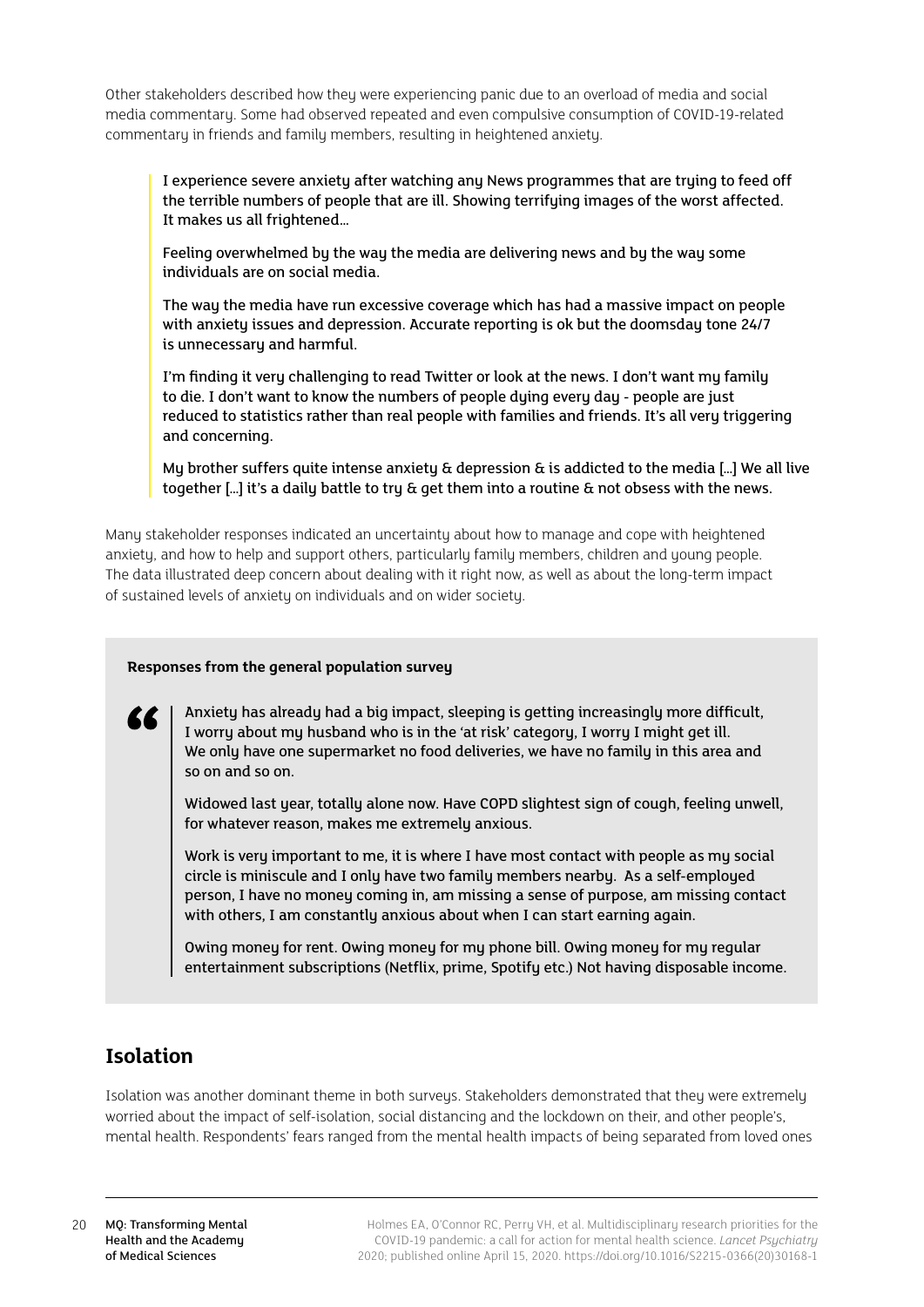(and the effect on relatives as well as on the individual) through to the impact of the curtailment of social activities, exercise and in-person psychological support. The general population survey data also highlighted isolation as a key concern (mentioned by 21% overall), but the focus was on the impact of isolation on the individual's wellbeing rather than that of others. The words 'isolation', 'isolate', 'isolated' and 'isolating' appeared in almost 900 submissions to the stakeholder survey.

That I will have a nervous breakdown due to the isolation, I have already been on my own for 10 days and not knowing when I will next see or touch someone is emotionally destroying me.

The lack of contact with people outside my immediate family is seriously affecting my mood and my coping mechanisms.

That enforcing isolation will result in large numbers descending into loneliness, misery and a feeling of helplessness and inadequacy.

I think that a lot of people are going to feel totally lost if they have to self-isolate. People who work are used to seeing people every day and have structure in their lives, without this they may feel as though they have lost their identity.

In the general population survey, isolation was a greater concern for women (25% compared with 18% of men) and young people (30% aged 16 to 24). A fifth of the stakeholder concerns relating to isolation came from people aged 65 and over, despite them comprising just 15% of the respondents. Many responses specifically singled out isolation faced by older people as a concern.

Isolation for elderly, dementia patients along with those who suffer from loneliness, anxiety and other mental health issues. I am a support worker and completely understand the need for strict measures to prevent more cases, however the knock on effect of not having contact or being scared to go for some exercise, fresh air and sunshine when we are being given a stern message that we could be breaking the law is causing more worry and upset.

I am concerned about older people who might not know how to use social media and are isolated.

Increased isolation that has caused an inability to shop or give my very elderly mother the quality time she needs.

The responses also highlighted a deep concern about how social isolation will affect the mental health of other groups, such as children, people with physical health conditions and those with existing mental health conditions.

My daughter is not coping very well and my grandson is also struggling. They normally see me and my Mum a lot and they are not coping well without us. My daughter was diagnosed with adult ADHD, although we suspect there is a lot more than that and this is impacting on her ability to cope with the isolation. I feel so helpless that I can't be there for her and my grandchildren.

I have been told to stay indoors for 3 months as I have no immune system and I have had pneumonia, I'm going stir crazy.

ISOLATION! Along with mental health challenges, I have deteriorating PHYSICAL challenges (Parkinson's Disease & osteo arthritis). I am physically incapable of leaving my home without someone with me. I have no carers.

People who only just manage their mental health in usual circumstances how will they cope with additional stress of isolation?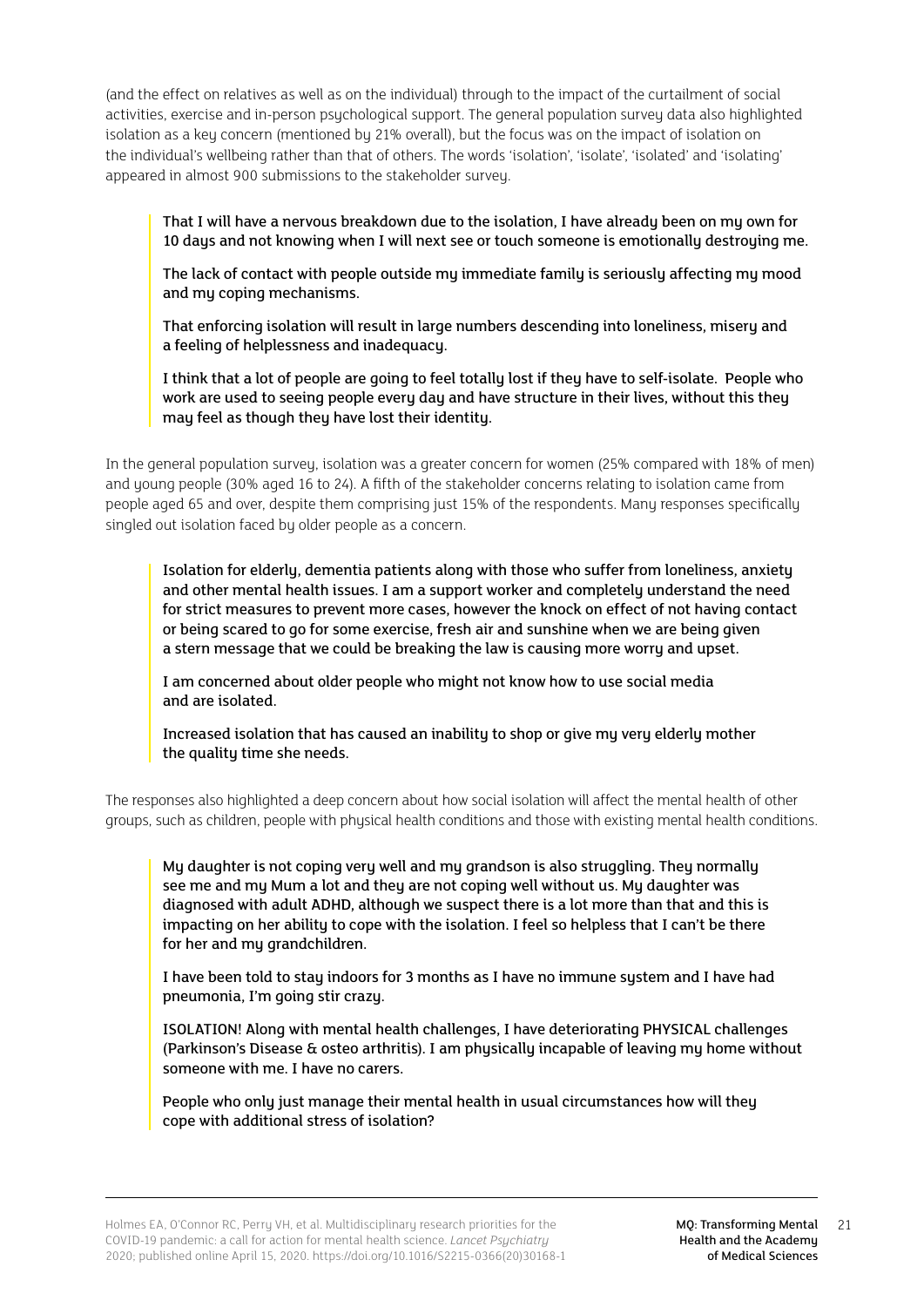For some, inability to carry on exercising, and the potential subsequent impact on their mental health, was a concern linked to isolation. The numbers are very small and should be treated with caution, but men appeared to be slightly more concerned about inability to exercise than women.

Not being able to take part in group exercise outside. I don't like solitary exercise such as running and much prefer team sports. I was doing a lot of this previously and it was helping with both my physical and mental well-being. Whilst I feel ok now, I fear in the long-term if I cannot engage in these activities then it could impact on my well-being.

Loneliness was repeatedly mentioned, both as a fear of being lonely and concerns about the effects of other people becoming lonely.

Being isolated all day. I live on my own, so the loneliness can be difficult to deal with.

Loneliness. I don't have many friends and working is my main point of contact with other people.

Loneliness for people already struggling with their mental health and being further cut off from limited support at a crucial, anxiety-loaded time.

The issue of loneliness made up about a third of the general population respondents' concerns about social distancing (13% of the submissions were about social distancing).

Many stakeholders were also concerned about feeling trapped during isolation and how that might impact their mental health. This included being confined to one dwelling and unable to escape from a setting or certain people, as well as feeling trapped in a metaphorical sense and the associated mental distress that could cause. Most of the general population's isolation data related to concerns about staying in and not being able to go out.

Lack of interaction with other people. 3 adults in the same house and pandemic is getting worse every day, difficult to find other conversation and stay positive.

Being stuck on my own with only my brain and thoughts to keep me company.

The main thing for me is feeling like I'm not in control of my own life with all of the safeguarding and restrictions going on. You start to feel rather trapped which can make it difficult to breathe at times.

For myself being advised to stay/made to stay at home has reconnected me with childhood trauma. Finding a way to tackle, deal with, let go of this I am finding challenging. Feeling trapped emotionally is very difficult for me.

Feeling trapped and angry, not able to see those I love and volunteering which was my only 'normal' constant in my life.

Concerns about the effects of being alone or in limited company, and of being isolated from friends, family and support networks were repeatedly expressed. The data indicated a clear need for strategies to help individuals cope with isolation, and to help them help others, to prevent deterioration of mental health and wellbeing if the lockdown becomes long-term. The singling out of specific groups (children, older people, vulnerable groups such as people with learning disabilities and people with existing mental health issues) suggests a need for tailored approaches to supporting people.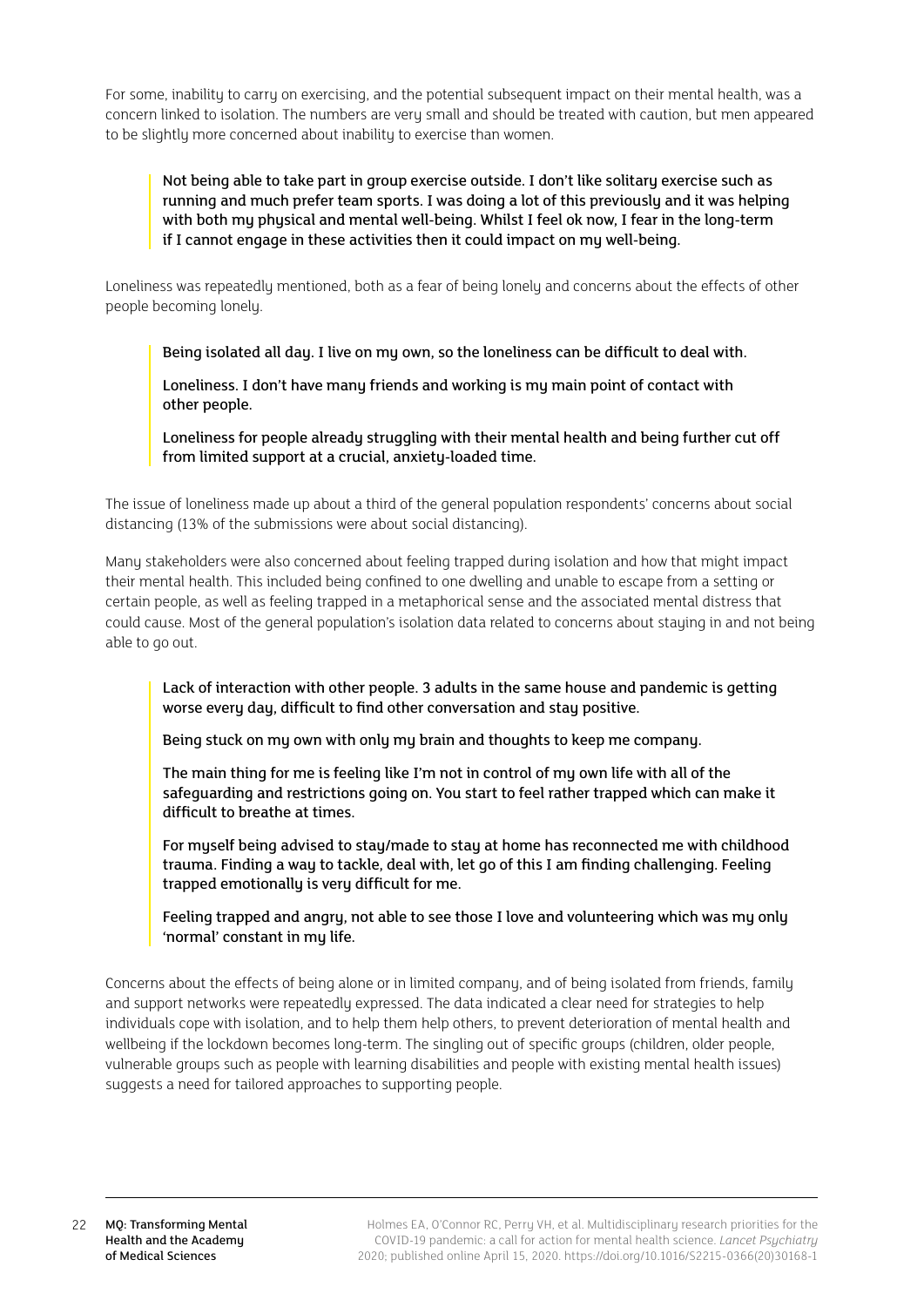#### <span id="page-22-0"></span>**General population survey responses**



My job involves teaching fitness. I am doing a lot less exercise, especially since my gym is closed. Without regular contact with others, exercise or money I feel my mood is becoming quite lethargic.

I have just had a baby (6 weeks ago) and also suffer with anxiety so this has come at a bad time. My head can't process what's going on and I'm shocked at how much we can't do anymore. I miss football which helped me with my mental health and am distraught that family/friends can't meet our son. I'm not sleeping well either.

Scared of breathing in the virus through trying to get fresh air. Can't go running/jogging comfortably like I used to.

## **Becoming mentally unwell**

Much of the stakeholder survey data depicted a general concern about people becoming mentally unwell as a result of the pressure of the pandemic. This was linked to the uncertainty, the loss of control, the fear of death, the fallout of bereavement and the practical impacts putting jobs and housing at risk. About a quarter (24%) of the general population survey data pertained to mental illness or health concerns, although very few indicated a direct concern about becoming mentally unwell (2%). Stakeholder respondents, however, singled out concerns for themselves, for friends and family and for healthcare professionals working with COVID-19 patients. Some described experiencing a lack of or decrease in motivation.

Will the mental health and wellbeing of my family and friends be significantly adversely affected by C-19?

I'm in lockdown with someone who struggles with their mental health and I don't have the space to keep mine in check enough to not be affected by their bad days.

So far I have managed to remain level headed about events that are occurring but I worry about the irrational thoughts taking over.

Not going out making me feel down and demotivated.

Societal wellbeing was a concern too, with fears expressed of a mental illness 'epidemic' if people are not able to cope with the psychological strain of living with the pandemic.

I'm concerned about how the current situation might lead to an increase in health issues across the population. People who have not experienced mental health issues before will certainly be pushed to the brink with financial pressures, family pressures, uncertainty, grief etc where will the support come from given we already face a crisis in accessing good MH support?

Increased incidence of psychological distress in general. Some can be related to social isolation impacting mood. It can also be reduced motivation/engagement with work over time, which can also affect mental wellbeing.

Many respondents were concerned about the development of mental illness in people who have not previously experienced it.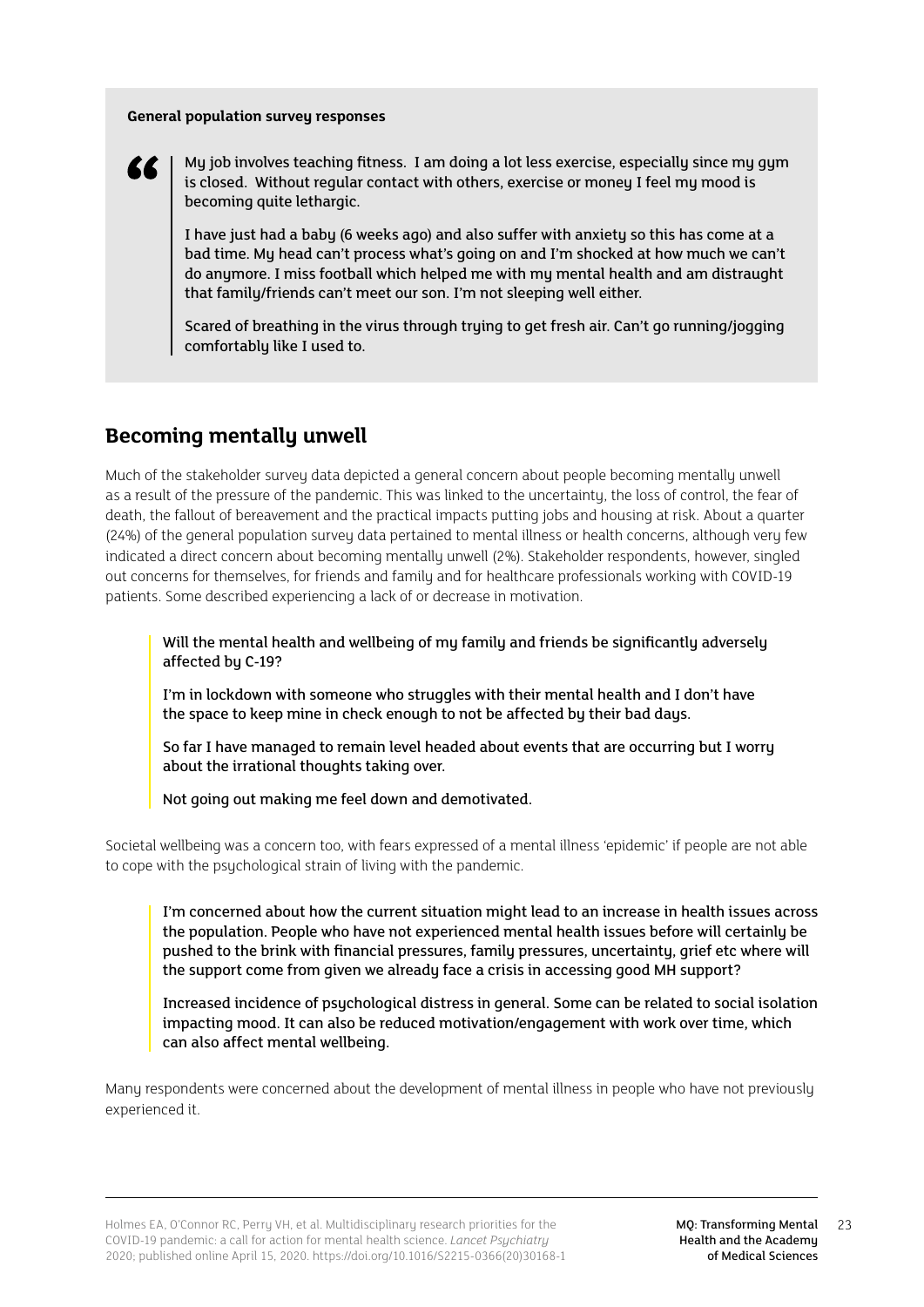## I worry about the effect on people who haven't ever suffered from mental health issues before and how this is impacting them - and whether there will be a huge spike in the number of people needing help when this all ends.

They also expressed fears for those for whom an existing mental illness is likely to be, or already is being, exacerbated by the situation. There were concerns that people do not have the resources to cope, and that services and support will be lacking during and after the pandemic (this is described in more detail under Access to Mental Health Support and Services).

## I fear a relapse.

I suffer from anxiety and have suffered from depression. The current situation is beginning to feel overwhelming which reminds me of how I felt during the worst of my last episode of depression. It's beginning to impact my working life as this fear becomes all consuming.

I am recovering from a depressive episode. I have found the anxiety around the pandemic to adversely affect my recovery.

Several mental illnesses were referred to in the data, with a slight emphasis on OCD (particularly in reference to hand washing and hygiene concerns) and eating disorders (given restrictions on shopping and ability to obtain food where panic buying had led to shortages).

I am someone who has been recovering from severe OCD and anxiety and I am so much healthier now than I used to be. However, I've found this to be quite a triggering time for my mental health with the rules around washing hands and touching things, with the burden of saving people's lives. […] I'm worried about how the pandemic might worsen my mental health and cause an OCD relapse in the long-term.

Lack of access to safety foods as I am in recovery from anorexia and am very inflexible regarding what I eat. If certain food items aren't in stock, I don't have the option of simply choosing something else - I just won't eat.

Other conditions referenced included agoraphobia, bipolar, depression, schizophrenia, psychosis, social phobia, stress and panic attacks. Concerns centred around getting help, maintaining treatment and supporting people whose mental illness worsens.

How can I stop mu panic attacks when I feel like literally the World is going to end?

I am a Samaritan and we are getting a lot of calls from people that experience psychosis. I worru about their level of support. This is a terrible time if you are suffering paranoia.

My brother's wellbeing as he is in self-isolation and is a schizophrenic – currently stopped meds. His welfare concerns me during this time.

I have bipolar disorder and anxiety, panic attacks, as I have to get my own shopping I'm scared that I will have an anxiety attack in the store, and I won't get help because of the 6ft rule, I usually have someone with me but they are in lockdown too so I've got no support.

Concerns about suicide and self-harm were also expressed by a small number of stakeholders. The potential risk of suicide and self-harm both personally and among family and friends was described. Respondents expressed fears of a rise in the number of suicides if people are unable to cope with the mental distress of being isolated, of sustained anxiety or of the potential fallout of an economic downturn.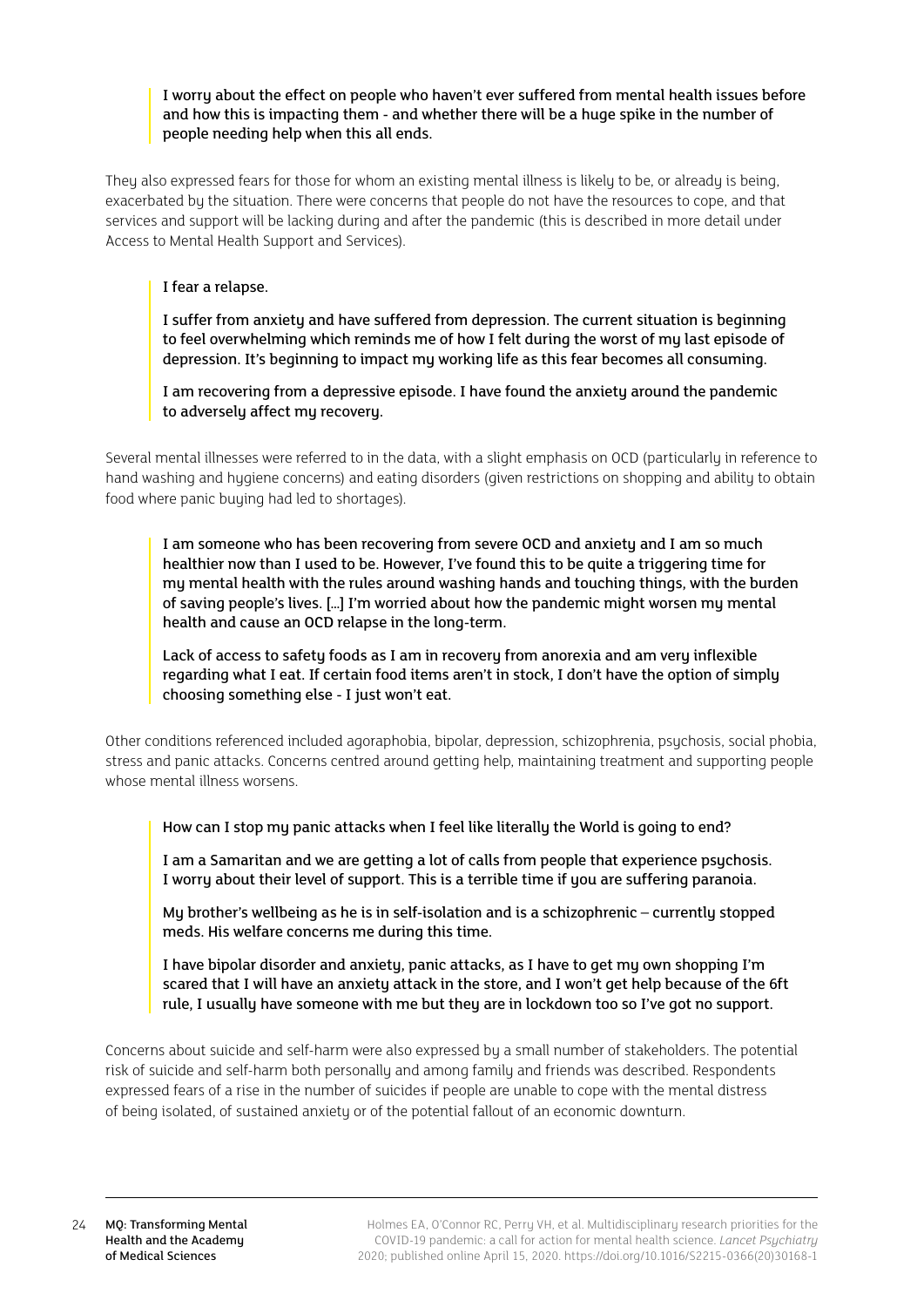<span id="page-24-0"></span>Every minute is a struggle and has led me to self-harm quite badly, something I have not done for 7 years.

With people having to not go out I'm worried my daughter will start to re self-harm or even try to take her own life as her support team can only talk to her on the phone.

At times I have felt intensely suicidal and worried that I can't go to A&E if I need to.

I believe the suicide rate will increase dramatically and families will not be able to access bereavement counselling.

Concerns about drug and alcohol dependency were also submitted by a small number of stakeholders. They were worried that the pandemic could cause an upsurge in dependency, and that those with existing addiction issues might become increasingly vulnerable.

Looking at different groups of stakeholder survey respondents, men were proportionately slightly less likely than women to submit a concern relating to the theme of becoming mentally unwell. Even though they comprised almost a fifth of the respondent base, fewer than one in 10 of the concerns relating to specific mental health problems came from men. This pattern was mirrored more strongly in the general population survey data.

There was a similar pattern for male stakeholder respondents and concerns relating to suicide, although the overall numbers are very small. Additionally, within this very small amount of data, men appear to be overrepresented in the stakeholder responses relating to concerns about exercise and about drug and alcohol misuse. Stakeholders aged 65 and over were less likely to submit concerns relating to the theme of becoming mentally unwell (again, reflected in the general population data). For those who did, depression was the most-mentioned diagnosis. Conversely young stakeholders aged 24 and under were more likely to express concerns relating to becoming mentally ill, with their responses revealing an emphasis on concerns about eating disorders and OCD. They also expressed more concerns about resilience and being able to cope, albeit in small numbers overall.

## **General population survey responses**

I have struggled with depression most of my life but although I don't suffer badly anymore it's the things I do in my everyday life like getting on the bus and getting out that helps me feel better. Obviously I can't now go anywhere and that is the thing I am finding the hardest to deal with.

I suffer with depression and anxiety and the pandemic has really affected my anxiety.

## **Access to mental health support and services**

Hundreds of stakeholder surveu respondents were deeply concerned about how people will access the mental health support that they need for existing conditions and for mental illness that develops during the pandemic. Respondents aged 24 and under were proportionately slightly over-represented within this theme. Many people described services already being stopped.

I'm concerned about the people with mental health issues who may have had support suddenly stopped due to the dangers of meeting face to face. They do not know when their support will resume.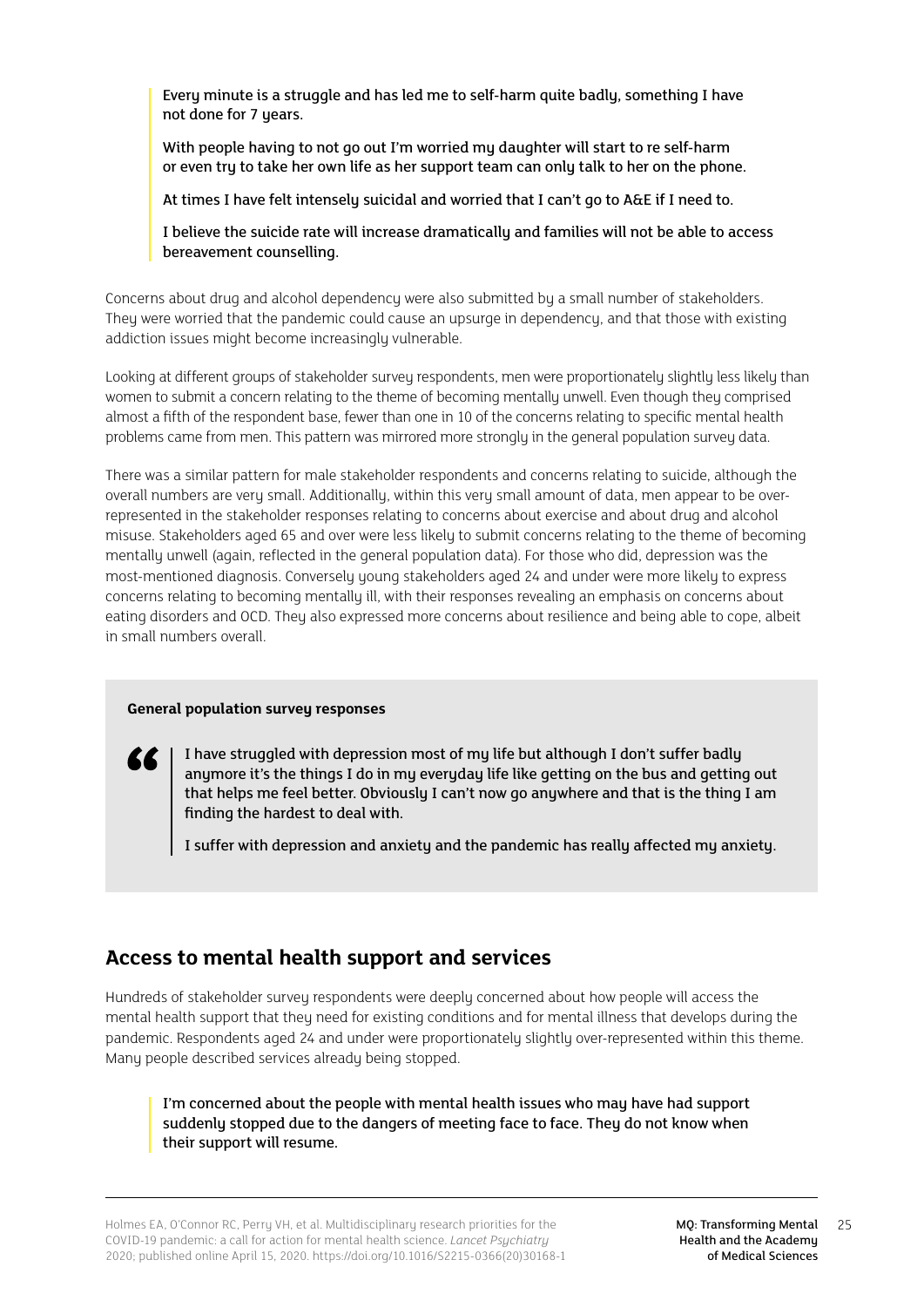Stopping all face-to-face appointments with the mental health team. I usually see them twice per week and it's been crucial to keeping me safe.

Me and my daughter have just had assessments and were both offered therapy. These have now been cancelled. What do we do now?

People with Mental Health conditions such as myself have been left feeling abandoned by already struggling services as staff are redeployed due to staff shortages caused by either illness and/or hospital staff self-isolating.

Some practitioners and volunteers working in the mental health sector described their concerns about the health and safety of vulnerable mental health clients, including those in psychiatric care.

The lack of staff in mental health hospitals is leading to early release of some patients under section and additional restrictions on those remaining. I am concerned about how those released will be adequately supported when in the community and how those detained will be adequately safeguarded.

I am a Psychotherapist and have had to shield at home due to my own underlying health issues. I am worried about the impact less therapeutic support will have on the patients at the mental health hospital I work at, as staff other than nurses are asked to cease face to face sessions. Remote therapy sessions are not supported by my organisation due [to] issues of confidentiality and insurance. I am concerned for the mental wellbeing of our service users during this period, and the pressure on essential staff as they are left to manage the situation.

How people with bipolar disorder and schizophrenia can be reassured that they will be able to get their medication - as a [charity] volunteer I know that this is an urgent fear. Also a danger that the virus could be spread if people become manic or psychotic and start running amok.

A small number also suggested a risk of individuals not understanding the guidelines on social distancing and putting themselves and others at risk of contracting COVID-19.

I work in a shared home for people with mental health needs, some of which are severely ill, and are constantly troubled by the noises and voices in their heads, they are finding it hard to listen to and follow the guidelines we are given, therefore they are not washing their hands, they won't stay indoors and are constantly being reminded of social distancing which either annoys or distresses them. So basically we are having difficulty supporting them to follow any guidelines and are putting themselves and the staff at risk.

In terms of other groups described as vulnerable, respondents articulated a range of concerns about the need to ensure mental health support is available to, for example, pregnant women, autistic people, people with learning disabilities, homeless people, families living in poverty, children in care and refugees.

Nevertheless, many stakeholders were also worried about the capacity of mental health support provision to cope with current demand, and future demand after the pandemic is over. Concerns were articulated for existing mental health service users, for people who become mentally unwell during the pandemic and for those experiencing mental illness due to trauma or bereavement.

My mum has existing mental health issues but her day centre has closed but there doesn't seem to be a back up plan?

Long term, what contingencies are the NHS making to accommodate possible increase in patients having to go into mental health facilities or increase help in community? I am finding a lot of my friends struggling too.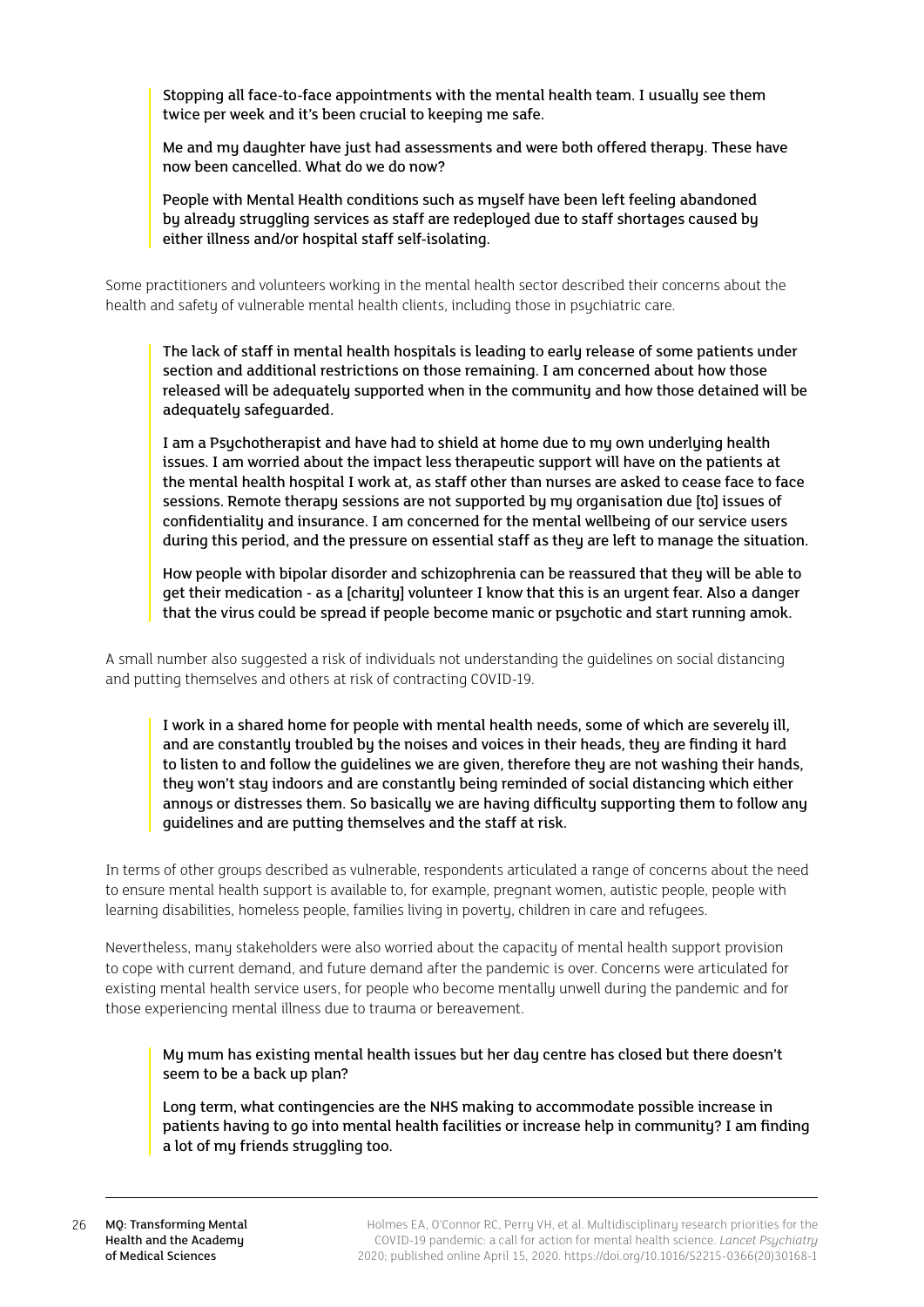<span id="page-26-0"></span>That there won't be enough resources to support those who have been bereaved, who have been scared, who have mental health issues, once the pandemic is over.

Some respondents suggested that mental health might not be a priority compared with treating people with COVID-19 and other phusical health conditions. Some respondents felt quiltu about wanting to access mental health support while the disease is spreading, and people are dying.

How can we ensure that people who begin to develop mental health issues/distress have and know of support they can call on while all attention is on physical illness at present?

That mental and emotional […] well-being won't be addressed alongside people's physical needs.

There will be even fewer beds available for those needing admission because of the need [to] treat Covid patients who will need to be prioritised.

I don't want to burden the Dr asking for support, they are busy enough.

Some stakeholders felt that there was insufficient guidance being promoted to people who already live with mental health difficulties during this time. They suggested that the acknowledgement of mental health within the official narrative about COVID-19 had been lacking. Some noted that while there was guidance on, for example, maintaining wellbeing while working from home, there had been little information or reassurance about how to continue accessing existing mental health services during the pandemic and how to support people in crisis, particularly when the use of 111/999 services was being discouraged.

## When is central government going to say ANYTHING about the health "Cinderella" service ie mental health?

Finally, stakeholders raised specific concerns about the mental health of health professionals, informal carers and other key workers during the pandemic, and the need to ensure that they have appropriate access to services and support.

NHS workers...physical AND mental health, especially as infection accelerates and doctors will have to make terrible choices.

The impact COVID 19 is having on my daughter who is front line medical staff working on a COVID ward. She describes her days as "intense" "surreal" "stressful".

The mental health and wellbeing of my loved ones, including those on the front line (working for the NHS for example) or my loved ones who have to balance work with their children being at home.

Key workers who have experienced higher levels of loss and trauma will need extra support.

Psychologically and physically coping myself so I can support others, especially those dependant on me.

## **Family and relationships**

Several hundred stakeholder survey submissions related to concerns about the pandemic's mental health impacts for family and relationships. While there was a broad consistency between the different types of stakeholder, men were very slightly less likely than women to raise concerns about family and relationships. They were also less likely than women to express concerns relating to children and young people.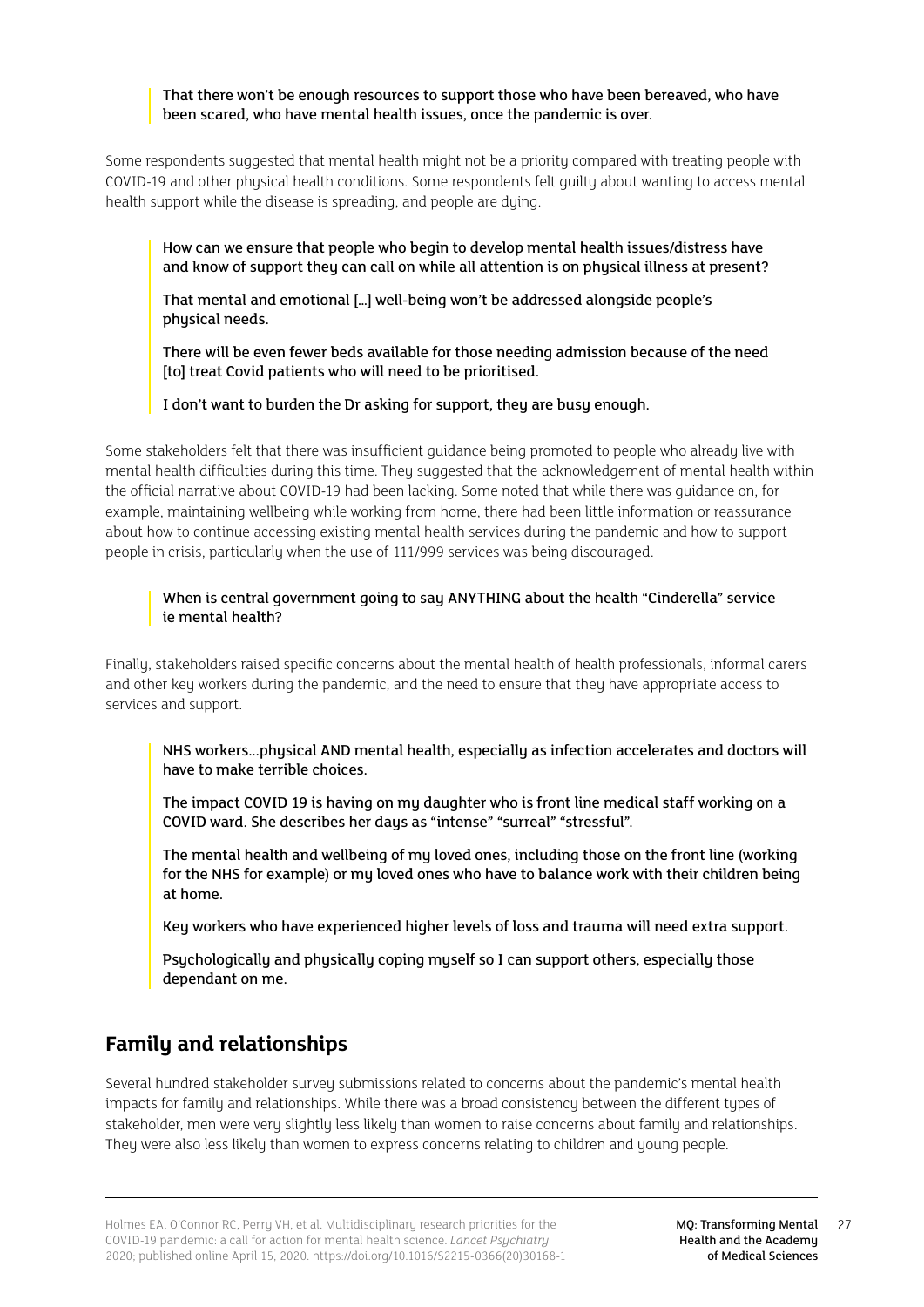For some people the focus and cause of their concern was the virus itself. They expressed worries about how COVID-19 might impact physically on their relatives, particularly on children, elderly parents and those with existing health conditions. They described fears of loved ones becoming ill, of being bereaved and of their own ability to keep their family members safe. They indicated that this was causing a significant level of stress and anxiety.

## Me or my family dying... It would end me if anything happened to my daughter or grandson.

Fear: real stomach-churning tear-producing fear of losing my family.

I have few close relatives (some with health issues) that I'm terrified of losing. It would break my heart to lose them so soon and in this way, particularly having lost a brother unexpectedly and unnecessarily recently. I worry how I would cope mentally.

Some stakeholders were also worried about the implications for dependent family members if they became ill themselves.

## My own fear, panic and deep concerns about what happens if I get ill as a single mum of children with complex needs.

There was significant concern for the mental health of family members. Many stakeholder submissions described people feeling worried about the welfare of relatives who were alone during the lockdown, and the stress of being unable to help them, either if their mental health deteriorates or if they become ill with COVID-19. People were keen to understand how best to support family members given the social restrictions and lack of access to support services, while truing to maintain their own mental wellbeing.

How to help my wife who has anxiety and depression cope with our foster daughter who has the same conditions and global development delay.

Concerned about my husband's inability to work (he travels) and how the lack of money will cause him anxietu and stress (as has done in the past).

My dad's mental health. I can manage my own, but the isolation and break in his routine he has had for many years is having a major impact only 2 weeks in.

Keeping my family positive. They are constantly talking & worrying about the virus. It is veru draining.

Supporting relatives with their mental health from afar.

Many people were worried about the effects of isolation on the mental health of older relatives, as well as the effects of the disease itself. Concerns about how to support older relatives, and the risk of them dying alone, were a source of stress.

Alongside the concerns about family members being apart and alone, the effects of isolation on family dynamics and behaviours while living together in a confined space were also raised. Many stakeholder submissions predicted a rise in family breakdown and domestic abuse.

The effect on interpersonal relationships. Mental health issues can put a strain on friends and family at the best of times, but they usually have other outlets for respite. Having to stay in and cope with it alone must be really terrible.

I'm worried about mental health in families that are already having a difficult time being shut up together without support, for example with children with difficult behaviour, families where individuals have care needs (including dementia) and where there are risks of domestic violence.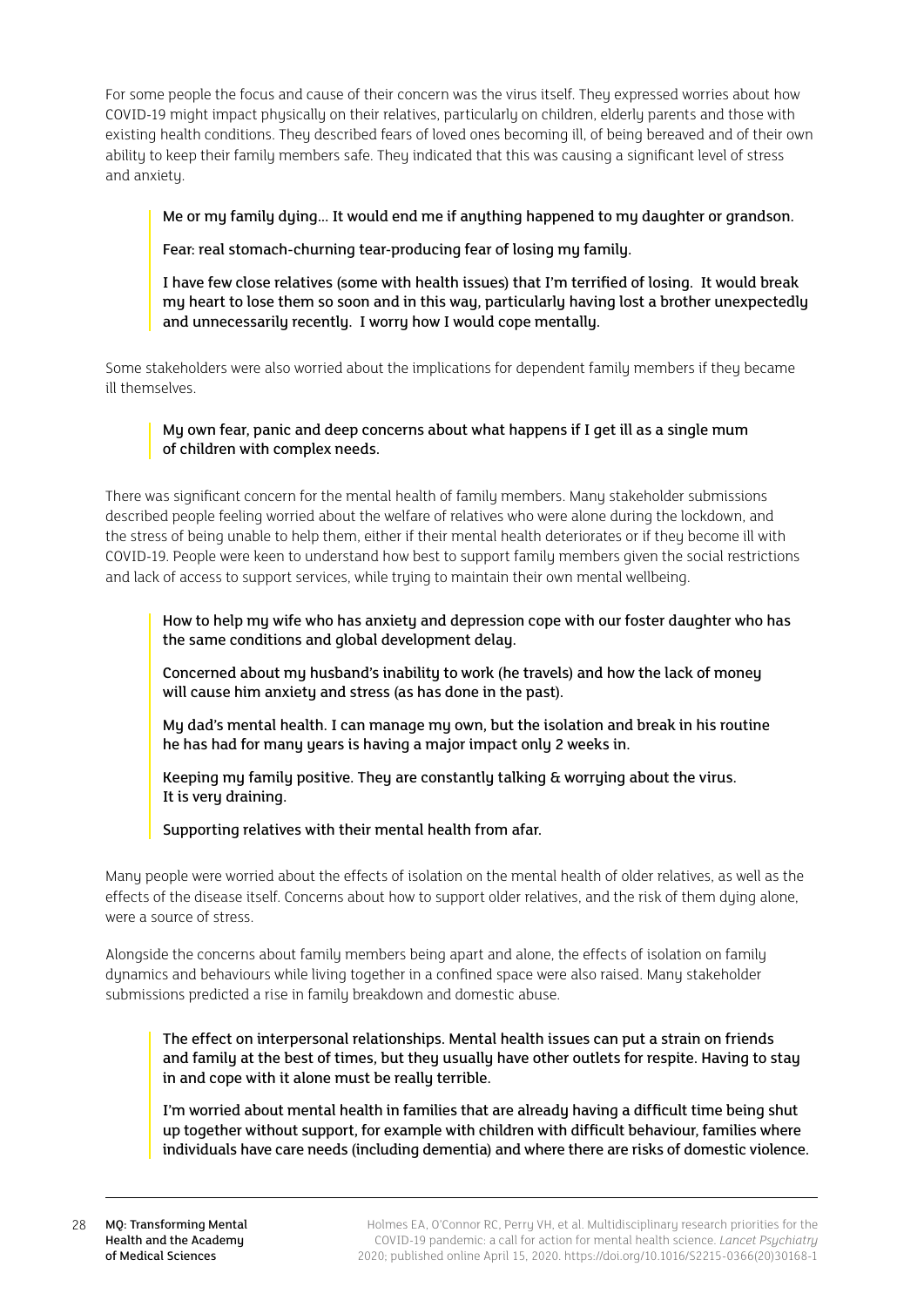My hubby is constantly picking fights, he's making things worse for me.

## Concern for children and all in abusive/inadequate homes who might feel abandoned.

A lot of stakeholders raised concerns about children and young people's mental health during the pandemic and longer term. They were worried about the effect of the anxiety, the isolation and of missing school and exams.

My youngest son is in year 13 and was to sit A Levels this Summer but now obviously will not. I worry about his age [and] mental health as a lot of them struggle with this normally.

I am also worried about year 11 students who have had the next 3 month's of exams and celebrations snatched away from them. I said farewell to the 450 year 11s in my college and many were already feeling lost, disappointed and confused about their journey.

Having a complete breakdown in routine on very short notice and how that impacts my emotional wellbeing (College is often the only reason I can get up in the morning).

Adolescent children depend on their friends and peers to grow and develop. The current separation of their friendship groups is devastating for them. Parents cannot fulfil their needs in this respect.

Some parents said they were feeling the pressure truing to balance everything: caring responsibilities, parenting, home schooling and working from home. Some felt unsure of the best ways to support their children. They were worried about transferring their anxieties to their children. Some wondered how their parenting might be affected if their own mental wellbeing declined.

Staying on top of everything as a single parent – parenting/schooling and working from home.

Being in isolation means I am unable to be supported by school and nursery. My boys are classed as vulnerable because of my mental health.

The effect that this might have on my 9-year-old daughter. […] She is very sensitive and although me and my husband are doing the best we can to remain positive and to support her – this is an extremely stressful time and I know that she sometimes picks up on our anxiety/stress.

## **General population survey responses**

**EL** 

I am worried all dau every day about the safety of my family. Spending 12 hours a day in the house with the children is challenging, I don't want them to become anxious but trying to explain what is happening is difficult.

Social isolation having an impact on my children which in turn is impacting my mental health. Not being able to get necessities from shops is worrying me. Knowing my elderly heath problematic mum is on her own and I am not able to go to her. So far I've missed Mother's Day and her birthday.

I'm already housebound and terminally ill. I find it a bit of a struggle as I worry about my wife going shopping.

I am worried about running out of thing for myself and my younger siblings to do. Being indoors all the time seems to be making our family rather moody.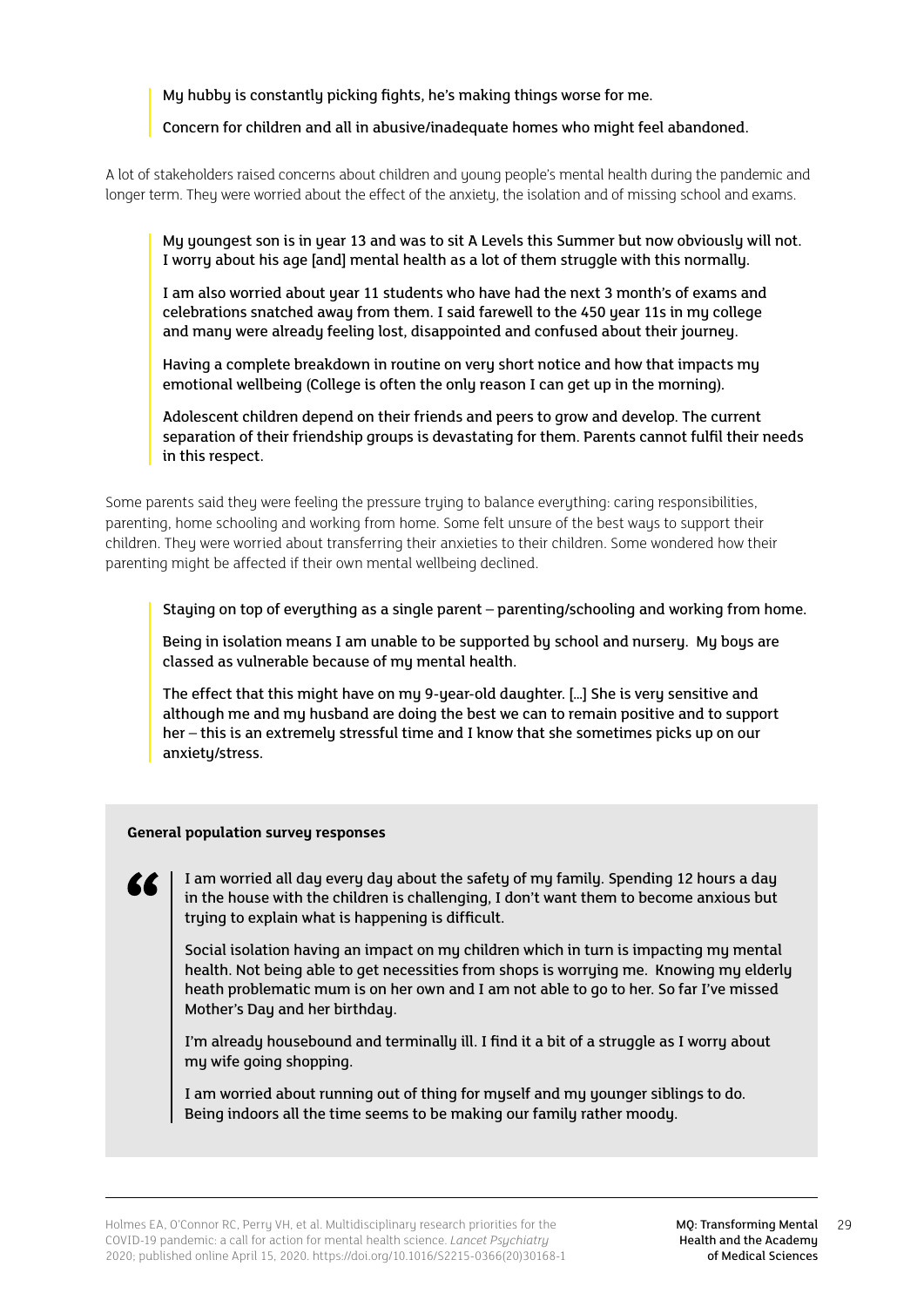## <span id="page-29-0"></span>**What is helping people's mental health and wellbeing during the pandemic?**

In addition to seeking to understand people's concerns about the mental health impacts of the COVID-19 pandemic, both the stakeholder survey and the general population survey asked people to describe anything that had been helping their mental health and wellbeing at that time.

### **The stakeholder survey asked:**

Is there anything that you think has been helping your mental health and wellbeing during the pandemic? If so, please tell us about it.

#### **The general population survey asked:**

We are keen to understand what people are doing to support their mental wellbeing during the coronavirus (COVID-19) pandemic. What, if anything, has been helping your mental wellbeing at this time?

Some key themes were identified through a rapid inductive analysis of a sample 250 responses to the stakeholder surveu (from an overall total of almost 2,000 submissions). Most respondents described multiple ideas and strategies within their submission. Some people chose not to answer, or actively indicated that they had nothing to add. Of the 250 respondents, 29 left the question unanswered or stated that nothing was currently helping. Two respondents noted that they were accustomed to living in isolation and did not add anything further. The general population survey data was categorised separately but revealed similar themes and approaches being taken.

## **Staying connected**

Stakeholders described how keeping in regular contact with friends and family was a key factor in maintaining their mental health and wellbeing. Most said they were communicating using online platforms, while a few said they had been using the telephone. Many were enjoying spending time together as a family, both in person and virtually. Others were benefiting from volunteering and helping others, which enhanced their sense of wellbeing and provided purpose and structure.

Almost a fifth (19%) of the general population respondents described using communication channels to stay in touch with people. Over a fifth (22%) referred to keeping in contact with key people, including family.

### **Stakeholder survey quotes:**

Keeping in touch with friends and family on Whatsapp, FB messenger. Knowing I am not alone.

The ability to speak with friends and others. I need desperately to remain sane and in contact with others.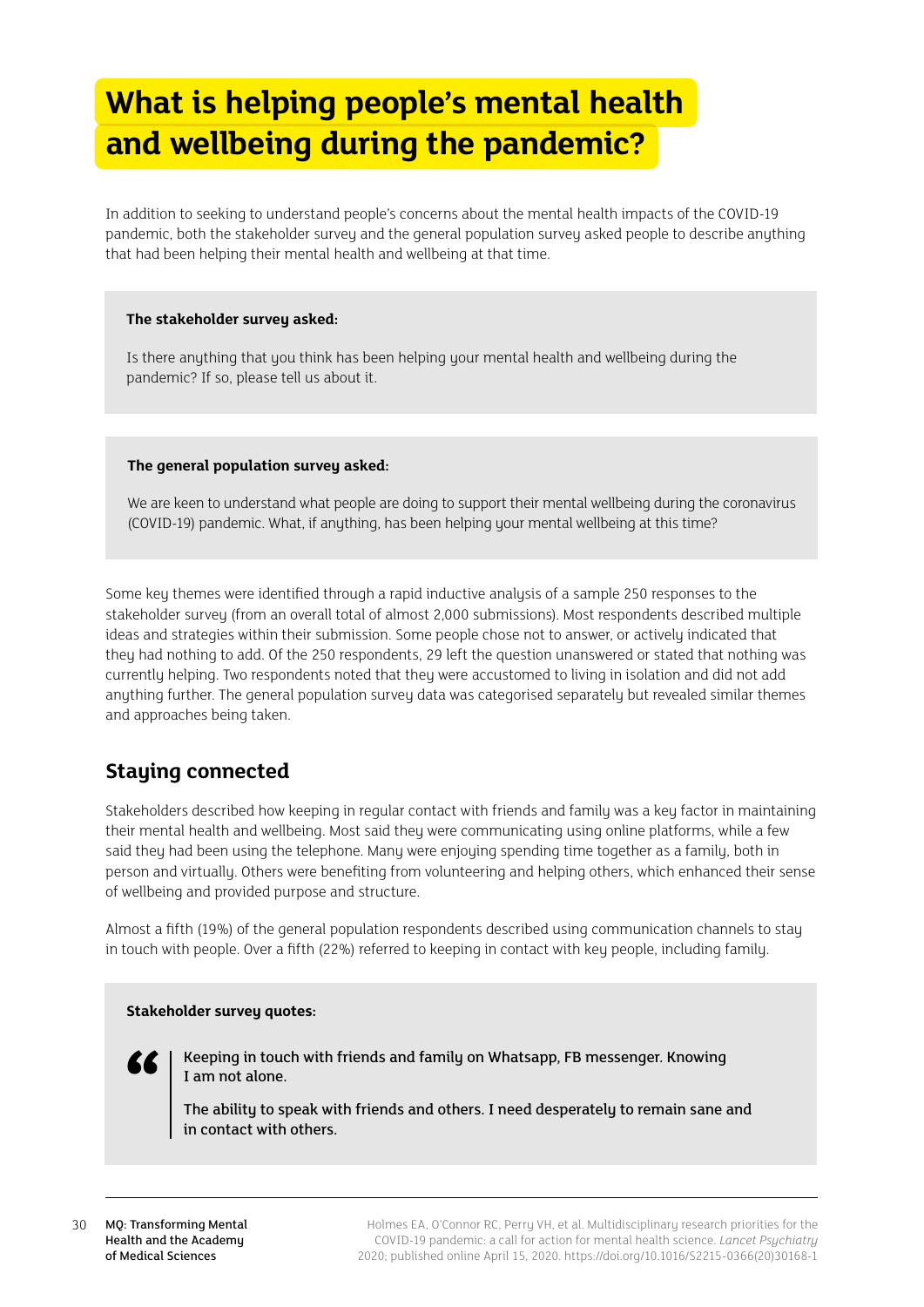<span id="page-30-0"></span>Having husband and son living with me. Having access to social media to keep in contact with family and friends.

### **General population quotes:**

Ringing my 2 year old granddaughter every day and re-enacting her favourite stories over the phone.

Having fun with wife and daughter running and playing computer games with friends.

## **Keeping busy**

Stakeholders and general population respondents described a range of activities that were keeping them busy and enhancing their sense of wellbeing during the pandemic. These included hobbies such as craft, cooking, colouring books and video games. Several stakeholders suggested that listening to music was helping, as was singing or playing a musical instrument. Some had been engaging in online creative events, including museum tours and a virtual choir. Others had found solace in solo activities, such as drawing, reading and watching films and television programmes. Some said they were taking the time to learn a new skill. For many, the lockdown was presenting an opportunity to attend to long-awaited DIY tasks, domestic cleaning and decluttering.

About a quarter (24%) of the general population respondents referred to entertainment such as reading, hobbies, DIY, crafts, listening to music and watching films and TV. More than one in 10 (12%) referred to household chores such as cooking, cleaning and gardening.

## **Stakeholder survey quotes**

Joining a virtual choir, online exercise class, Facetime with grandchildren

I like playing old video games. I find the Myst series very calming and relaxing due to the visuals and the music. Books are helping with the escape. Music, always music.

Adult colouring books, and more recently knitting, used as a distraction technique because I can't walk it off or go to family for support.

Being mostly confined indoors, I've used the extra time to attend to the many small but postponed jobs around the house. I've even started giving my kitchen cupboards a thorough clean. Keep busy but take time for reflection.

My daughter is taking an online course to learn Italian and WhatsApps with her Italian friend.

## **General population survey quotes**



77

Reading, which I already do a lot, but it always settles me down, so I will try to do it even more.

Keeping myself busy, by doing chores around the house, making things in the shed, communicating with friends and family via phone or msg or Facetime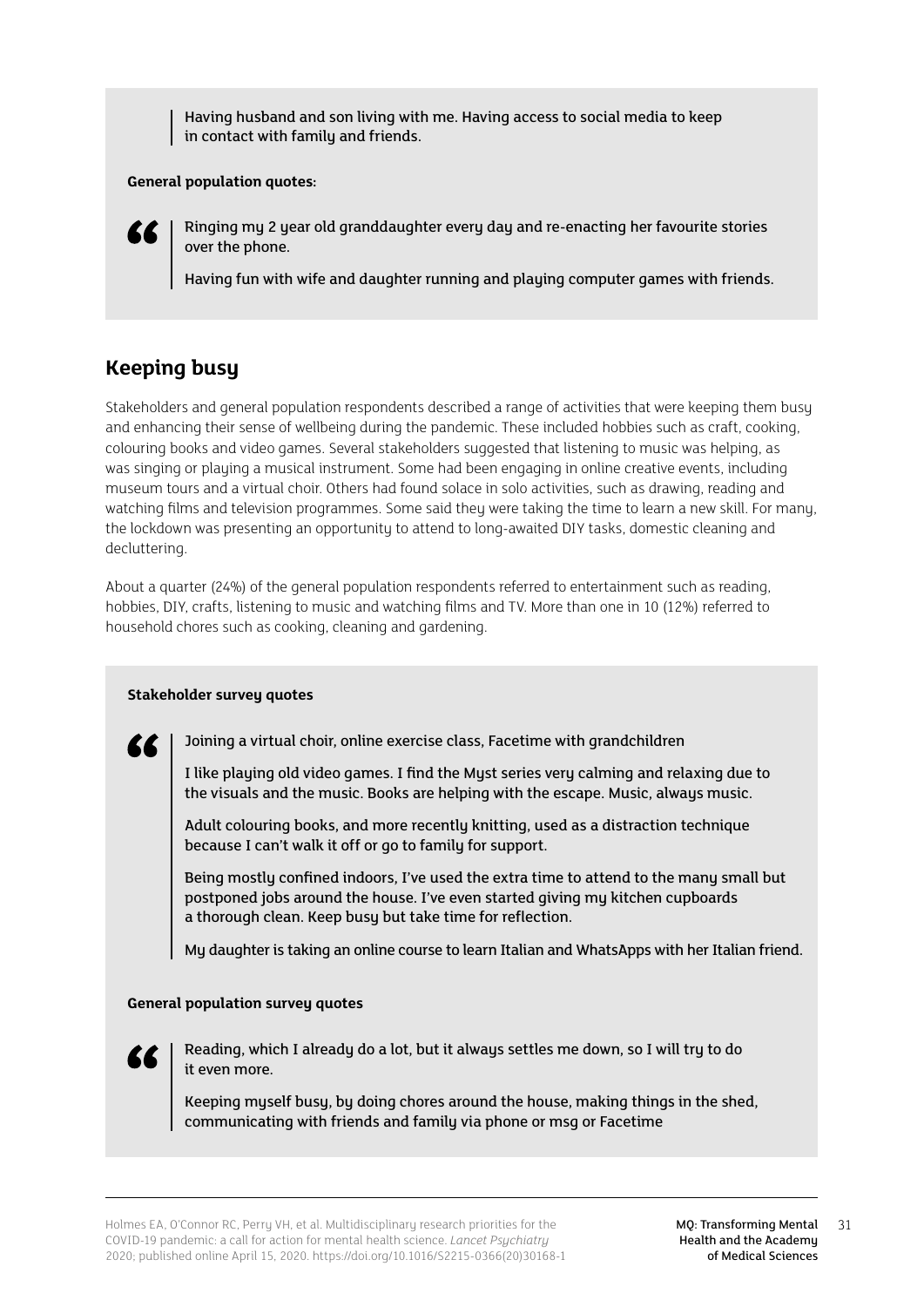## <span id="page-31-0"></span>**Physical activity**

Again, both stakeholders and general population respondents described the beneficial effects of exercise, for example running, use of gym equipment at home and online exercise classes such as yoga and tai-chi, and walking (including with a dog). Many stakeholders emphasised the importance of outside space for their mental health and wellbeing. Those with a garden were making use of that space. Others had found it helpful to sit on their doorstep once a day. Enjoyment of and gratitude for the recent good weather was mentioned a lot.

For the general population, physical activity comprised 18% of responses, while 10% of respondents mentioned nature.

## **Stakeholder survey responses**

Trying to stay focused and active. I suffer from treatment resistant schizophrenia and normally I would cope by playing guitar with others, going to the gym and things like acupuncture and cranial osteopathy as I suffer from back pain as well. None of those things are available to me now. I used to see my parents once a week also and friends now and again. Now, I've bought an exercise bike and dumbbells to try and replace the gym, but it is going to a difficult struggle to get through this, remain calm and sane.

I'm bipolar and fitness is vital, I'm a PT too and my clients being isolated and sedentary is very worrying.

I have a garden and it has been very helpful to sit outside every morning and listen to the birds and feel the morning air. Being able to go out for a walk once day is a life-saver for me - in that it is one of my main strategies for managing my anxiety and depression.

### **General population survey responses**

Being able to go into my garden, hear the birds singing, watch the flowers opening up in the Spring sunshine, listening to music. and looking after my cat are the main things to help me stay positive.

Going for a walk with my partner and boys once a day.

As I would usually go to the gym 4/5 times a week, I cycle most days and workout at home, this helps. I keep in touch with friends and family by texting and phone calls, that helps.

## **Staying calm**

Many stakeholders described using mindfulness and meditation, or taking quiet time, to stay calm, including while sitting outside or by a window. Some said they used apps, others said they did breathing exercises. Some people mentioned their religious faith, with specific references to Christianity, Judaism and Islam within the sample of the stakeholder data. People described the importance of prayer for their mental health and wellbeing, and the greater sense of comfort that their faith was bringing them. Others described benefiting from online church groups and mass prayer on social media. A small number of stakeholders said that there was some comfort to knowing that everyone was in a similar situation. Knowing that some people were facing harder challenges gave them a sense of perspective. Finally, animals were an important theme, with several respondents suggesting their pets were helping reduce their stress. Dogs, and the benefits of walking them, were mentioned a lot.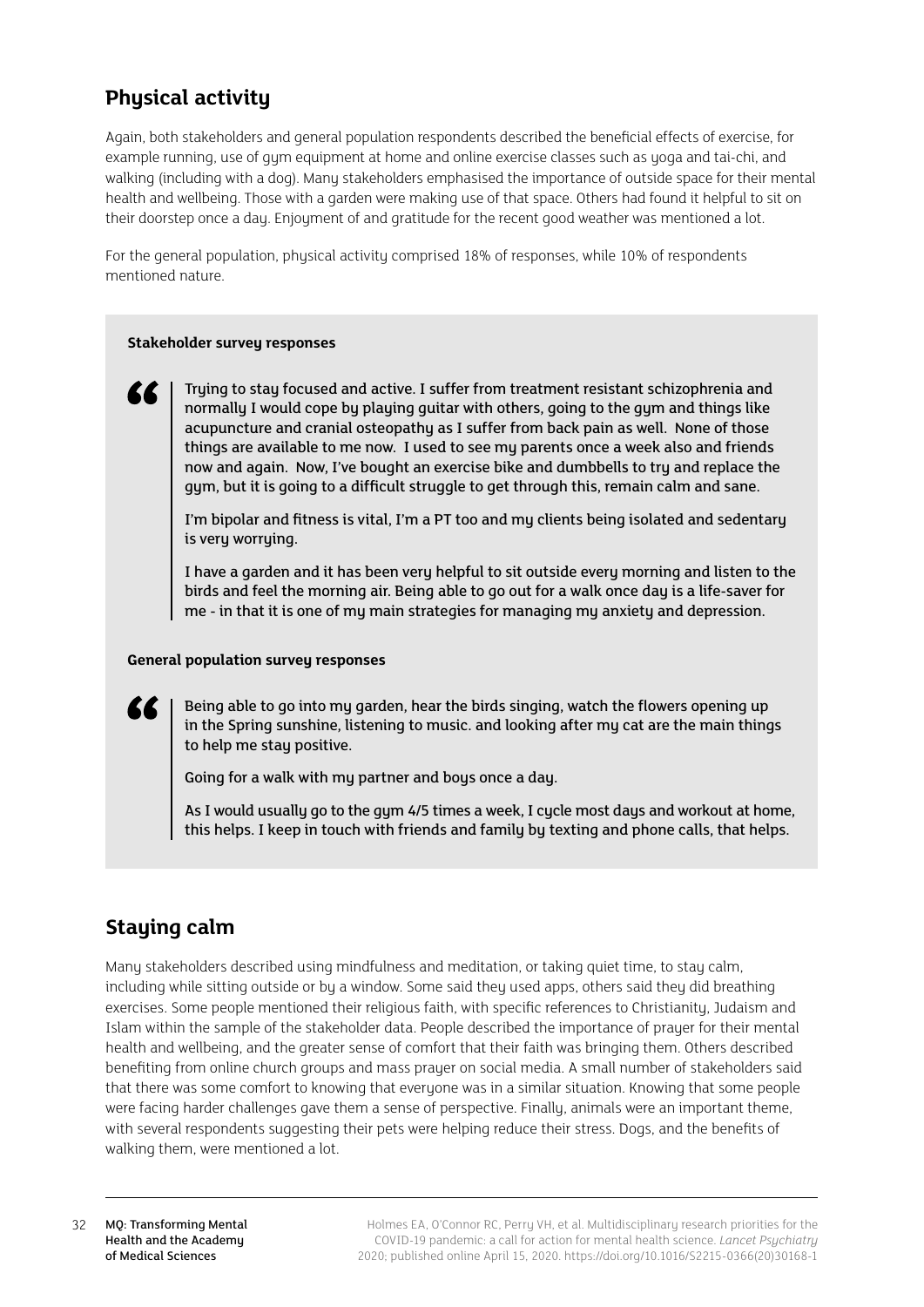<span id="page-32-0"></span>Relaxation techniques were described by one in 10 (9%) of the general population respondents, including meditation/mindfulness, relaxing and prayer.

#### **Stakeholder survey responses**



The church I work for has had those who live on site live streaming morning prayer from the church at 10am each day and I have set up a zoom meeting for the young adults I work with each Saturday. Having fixed points is being useful.

I've started to pray every night and use an app of relaxation and meditative exercises that don't always help but it's something.

My dogs are great stress reducers.

Meditating in the morning. I use the app Headspace because as a teacher I get a year for free, which is also helping me wind down to sleep easier.

I have been promoting mindfulness to my students through daily videos that I share with them.

### **General population survey responses**



 $\mathbf{K}$  | I am a Christian, and that really helps.

## **Information intake**

Several stakeholders described how they were avoiding the news and other media, including social media. They suggested that some coverage and commentary was causing them to panic and feel anxious. Some were limiting themselves to one news update a day or filtering the news sources to avoid unreliable coverage and scaremongering. For others, simply being familiar with and following the guidance regarding social distancing and staying safe was helping their mental health and wellbeing. The value of using online mental health guidance was also mentioned.

#### **Stakeholder survey responses**

Only listening to news bulletin once a day. Turning off social media. Spending time in my garden.

Taking time to carefully limit and filter the receipt, processing and responding to changing information and circumstances, with a brutal focus on only allowing through the filter what appears to be really important.

I came off facebook as it was overwhelmingly negative and panic mongering. It made me so anxious. Instagram seems a little more positive and focusing on the good in the world which reminds you to be grateful for things and kind people.

Mind and Mental Health Foundation information about self-isolation and mental wellbeing.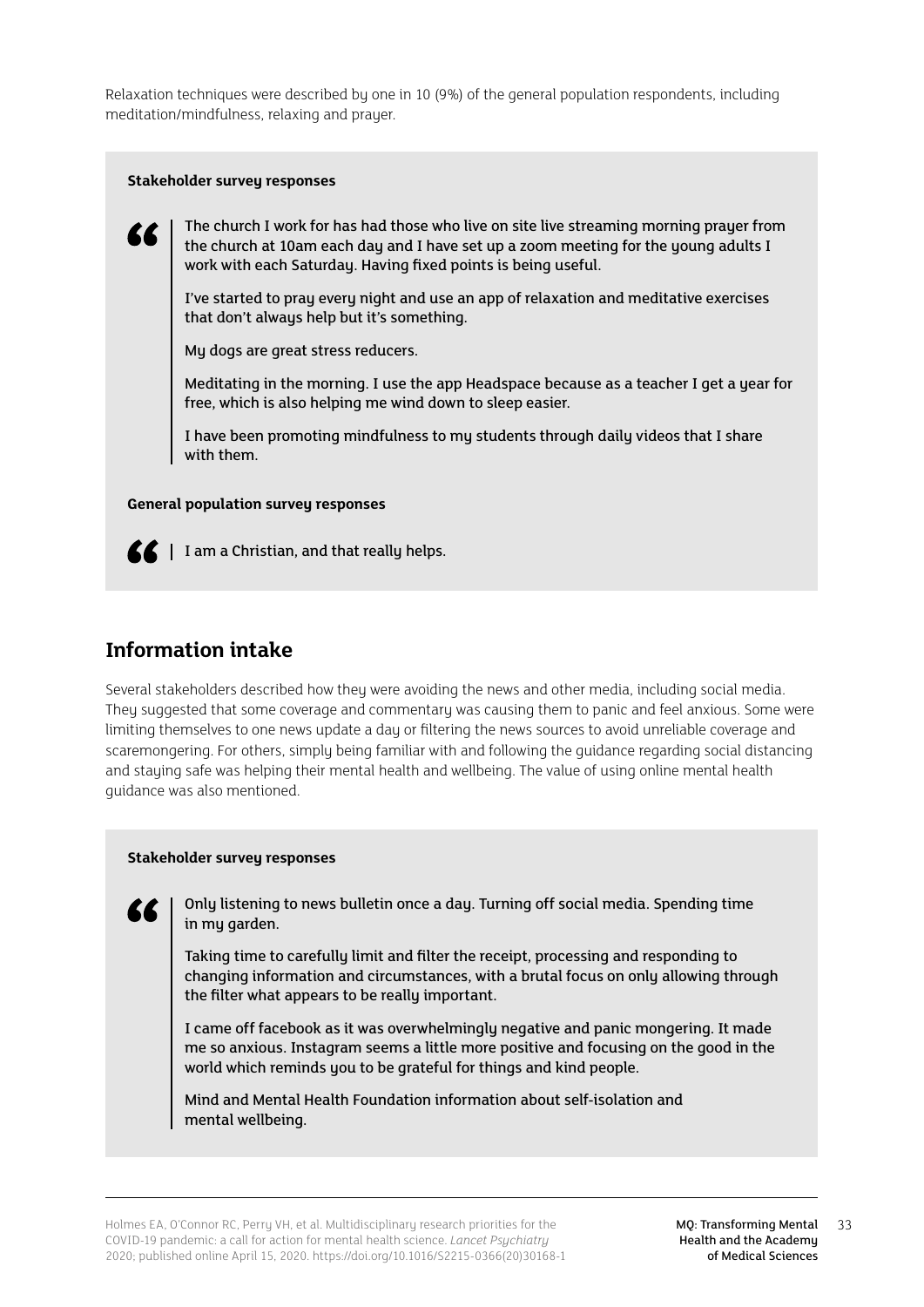## <span id="page-33-0"></span>**Maintaining routine**

Having a routine was helping some stakeholders. They described the importance of planning their day and having structure, particularly if they were not currently working. Some said that they were helped by having continued access to formal care and support, as well as by being looked after by relatives or friends. Some noted that therapy or antidepressants were helping. A small number of stakeholders said that work was helping by providing a sense of purpose, but also by facilitating regular contact with colleagues, making them feel less isolated.

Of the general population respondents, 15% referred to work as a means of supporting their wellbeing.

### **Stakeholder survey responses**

Try to keep my daily rhythms work/sleep/food intake and take as much sun as I can.

My colleagues from work are contacting me regularly.

As a key worker I'm still at work so life has some normality.

I am lucky because I am not a very social person so used to spending a lot of time on my own. I am able to work so that keeps me busy during the day and I do a lot of crafts in my evenings.

Weekly calls from my care coordinator at the mental health team.

## **General population survey responses**



I am still working, I'm a bus driver, so although my shifts are currently changing at short notice, my routine is still in place.

## **Limitations**

The urgency of this work required a quick turnaround of the surveus and the analysis. There are therefore limitations that should be acknowledged. Respondents to the stakeholder survey were self-selecting and had the means to complete it online. Inevitably, this means that the views of individuals who do not have internet access and who are not connected to MO's network may not have been captured. Similarly, for the Ipsos online Omnibus it is important to consider the representativeness of online populations, which are likely to underrepresent older people and the socially and financially vulnerable, who do not use the internet or have internet access. Both the stakeholder survey and the general population survey capture a moment in time – the week that the lockdown was announced - and it is possible that people's concerns and priorities may change over time. The time available to thematically analyse the stakeholder data was limited, although early workings were reviewed and sense-checked by a team at MO. As with any qualitative analysis, it is an interpretative and subjective process. Within the time available, the analyst team took steps to compare their interpretations, to try and ensure consistency. The objective results of the language processing exercise were reviewed and compared with the qualitative results at the end, to ensure no major themes had been missed.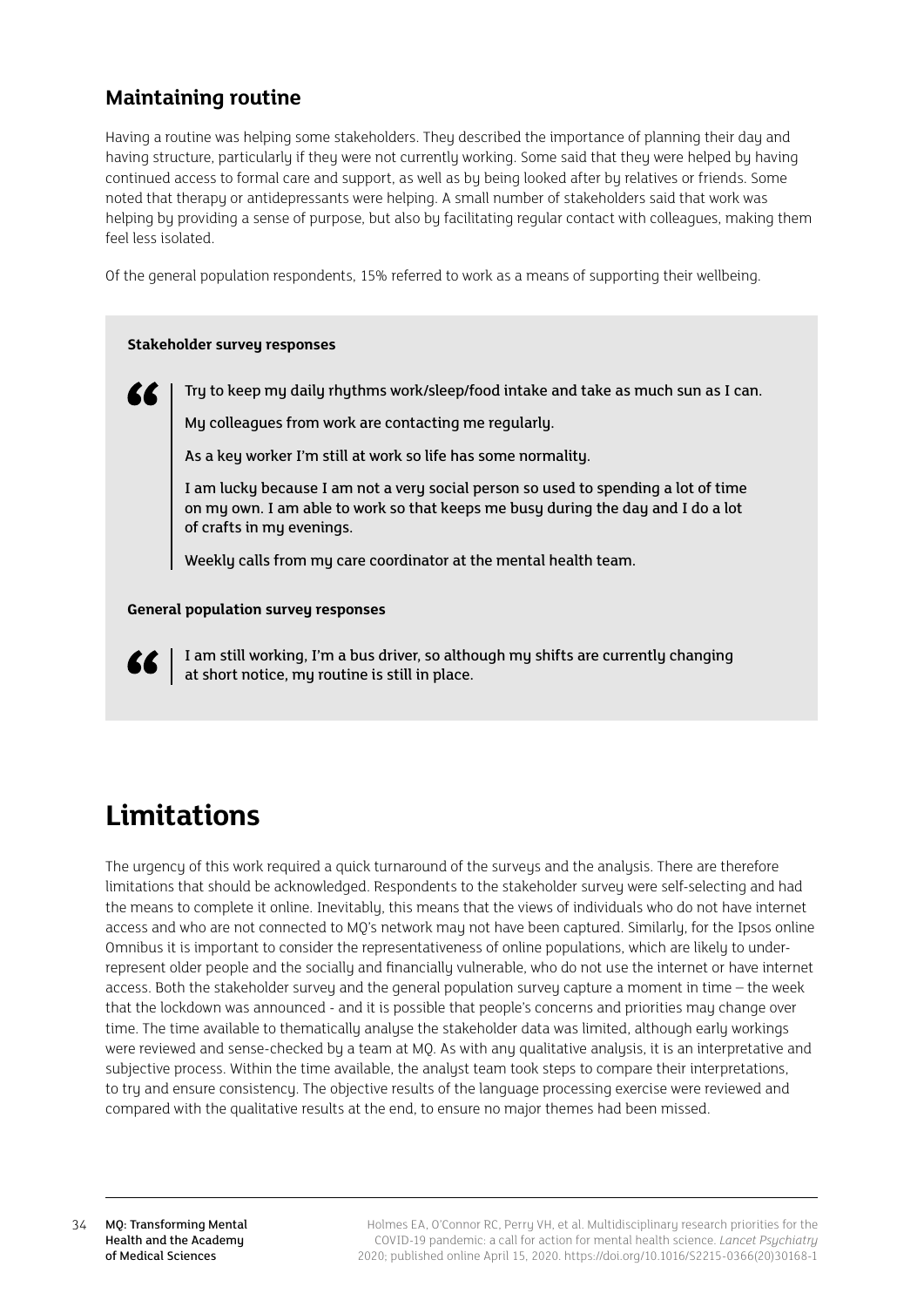## <span id="page-34-0"></span>**Next steps**

The findings in this report rapidly informed the work of an expert group convened by MQ and the AMS to develop mental health research priorities to tackle the COVID-19 epidemic.

The agreed priorities were published in the Lancet Psychiatry in April 2020. They provide a vital roadmap to help protect the public's mental health at this incredibly difficult time and in the future. Both MQ and the AMS are committed to working with researchers, funders, people with lived-experience and the public to make this a reality.

To find out more, including how you can get involved, visit [www.mqmentalhealth.org.](http://www.mqmentalhealth.org)

## **Acknowledgements**

Thank you also to the many individuals who took the time to participate in this consultation.

Thank you also to the following colleagues, alongside the core advisory group, who contributed to the development of the stakeholder survey and the data analysis:

Valeria De Angel, King's College London Norman Freshney, Freshney Consulting Tom Livermore, Academy of Medical Sciences Carolin Oetzmann, King's College London Sumithra Velupillai, King's College London Katie White, King's College London Dylan Williams, MQ

## **About Katherine Cowan**

Katherine Cowan is an independent consultant whose work includes qualitative research, facilitation and training, predominantly within the health and social care sector. She has a particular interest in public participation in decision-making processes, and works internationally on projects that encourage patients, carers and clinicians to influence research strategy. For more details, including publications, please visit [www.katherinecowan.net](http://www.katherinecowan.net).

## **Endnotes**

- **1** Holmes EA, O'Connor RC, Perry VH, et al. Multidisciplinary research priorities for the COVID-19 pandemic: a call for action for mental health science. *Lancet Psychiatry* 2020; published online April 15, 2020. [https://doi.org/10.1016/S2215-0366\(20\)30168-1](https://doi.org/10.1016/S2215-0366(20)30168-1)
- **2** Summary information and the full data tables for this Ipsos MORI online Omnibus poll are available at [https://www.ipsos.com/ipsos-mori/en-uk/Covid-19-and-mental-wellbeing.](https://www.ipsos.com/ipsos-mori/en-uk/Covid-19-and-mental-wellbeing) The text of this report and the incorporated online Omnibus poll data were reviewed and agreed by the Ipsos MORI research team on 9 April 2020
- **3** Holmes EA, O'Connor RC, Perry VH, et al. Multidisciplinary research priorities for the COVID-19 pandemic: a call for action for mental health science. *Lancet Psychiatry* 2020; published online April 15, 2020. [https://doi.org/10.1016/S2215-0366\(20\)30168-1](https://doi.org/10.1016/S2215-0366(20)30168-1)
- **4** Holmes EA, O'Connor RC, Perry VH, et al. Multidisciplinary research priorities for the COVID-19 pandemic: a call for action for mental health science. *Lancet Psychiatry* 2020; published online April 15, 2020. [https://doi.org/10.1016/S2215-0366\(20\)30168-1.](https://doi.org/10.1016/S2215-0366(20)30168-1)
- **5** Mcmanus, S., Meltzer, H., Brugha, T., Bebbington, P. & Jenkins, R. Adult psychiatric morbidity in England, 2007 Results of a household survey. (NHS Information Centre for Health and Social Care, 2009).